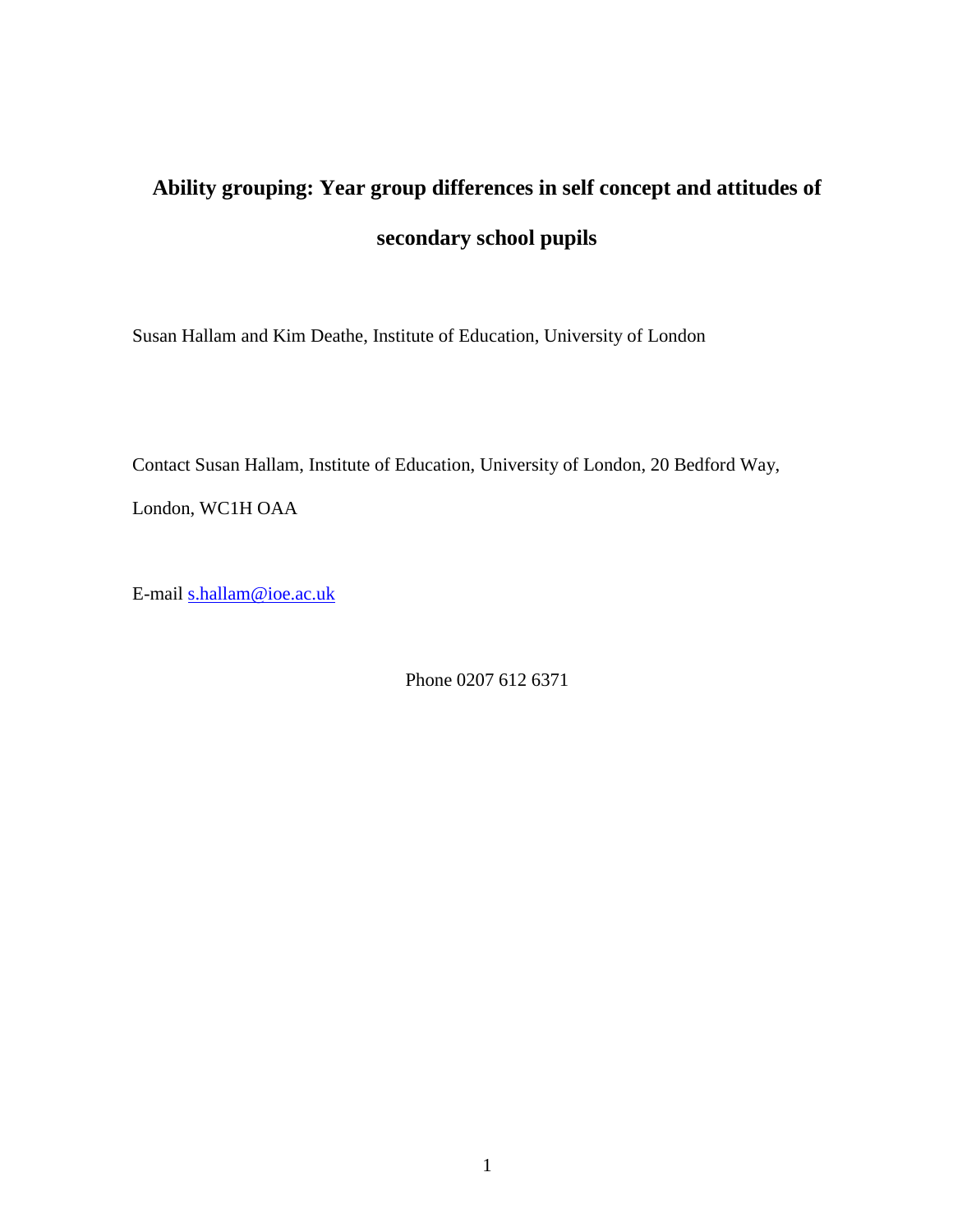## **Ability grouping: Year group differences in self concept and attitudes of secondary school pupils**

#### **Abstract**

The vast international literature on the effects of different types of ability grouping on selfconcept and pupils' attitudes towards school has focused on pupils from single year groups. This paper aimed to explore year group differences in pupils' self concept and attitudes towards school as influenced by ability grouping. The study was cross sectional in design and measured attitudes towards school and mathematics; mathematics, general and school selfconcept and preferences for different kinds of grouping in 234 students from years 7 through 10 attending a mixed comprehensive school. The findings indicated that mathematics self concept was consistently lower than school and general self concept; all aspects of self concept increased up to year 9 and then declined in year 10; pupils in the higher sets tended to have higher self concepts; pupil preferences for setting were greater in the higher year groups, as was the extent to which the top set was perceived to be the best. A substantial proportion of pupils wanted to move set, usually to a higher set. Set placement itself did not appear to have a consistent effect on attitudes towards mathematics. This seemed to be mediated by the quality of teaching.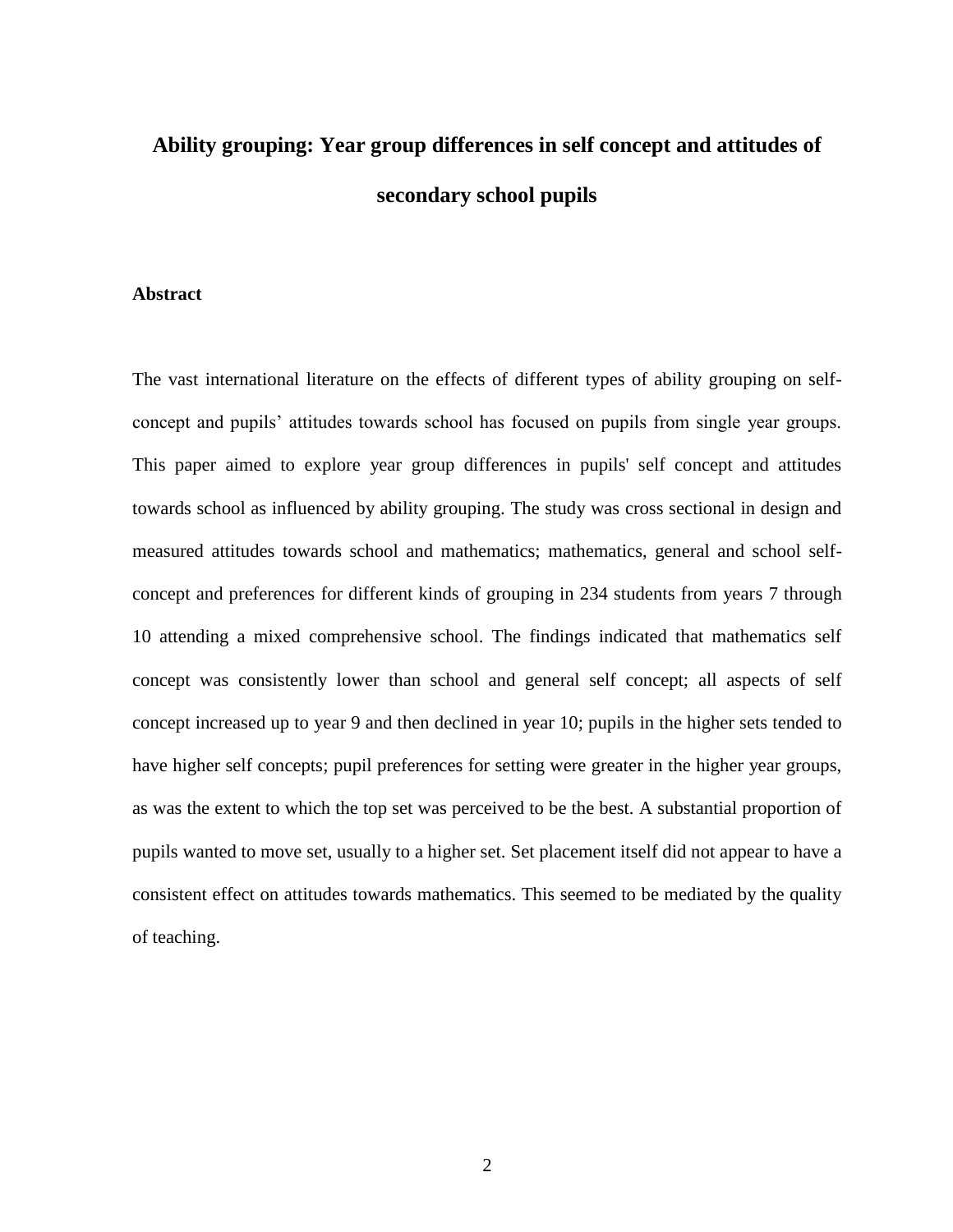### **Ability grouping: Year group differences in self concept and attitudes of secondary school pupils**

#### **Introduction**

In the UK, current pressure to raise attainment has led many schools to follow government guidelines (DfEE, 1997) and adopt structured ability grouping practices, in particular setting (when pupils are grouped by ability across classes for particular subjects). There is an extensive international literature on ability grouping (for reviews see Hallam & Toutounji, 1996; Harlen & Malcolm, 1997; Ireson & Hallam, 1999; Sukhnanden and Lee, 1998; Hallam, in press) which indicates that the effects of ability grouping on attainment are not consistent. The most recent UK research at secondary level (Ireson et al, in press), found an effect of setting on progress in mathematics, but not in English or science. In mathematics, pupils attaining higher levels in national tests at age 11 made more progress in sets, whereas lower attaining pupils made more progress in mixed ability classes (Ireson et al., in press). While the effects of structured grouping on attainment are equivocal, there is evidence that where structured systems are in operation those in the lower sets are stigmatized (Hargreaves, 1967; Ball, 1981; Hallam et al., submitted, a, b). There may also be an adverse impact on pupils' self esteem, self-concept and their attitudes towards school and schoolwork (Gamoran & Berends, 1987; Lacey, 1974; Oakes, 1985). Oakes (1985) has argued that for students in low ability groups, the self-concept becomes more negative as they progress through school. However, not all the evidence supports this. Kulik & Kulik (1992) found that ability grouping tended to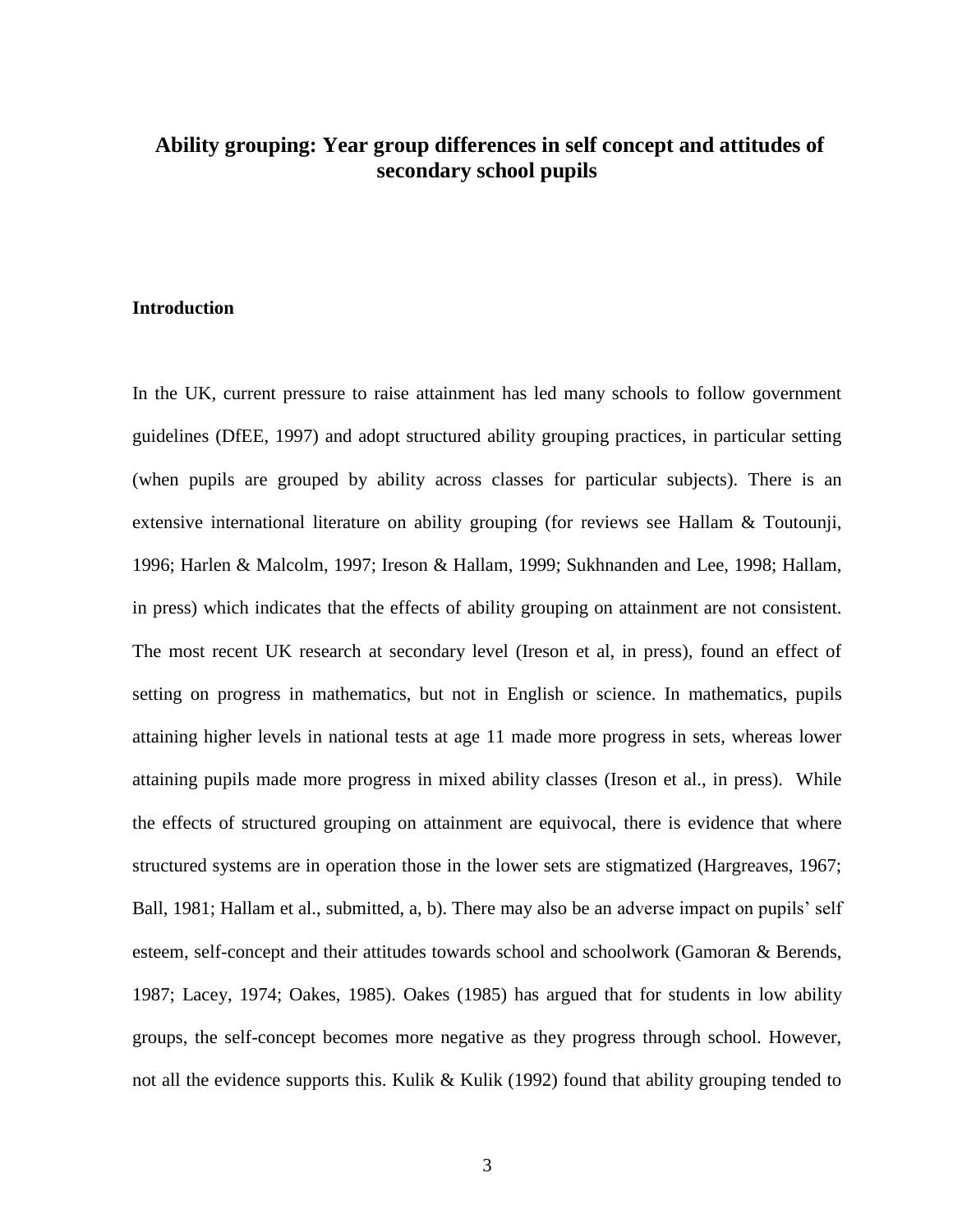raise the self-esteem scores of lower aptitude students and reduce the self-esteem of higher aptitude students.

These mixed findings, in part, may be the result of the different measuring instruments used in the research but also mediating factors within the school, for instance, ethos, the quality of the teaching and teachers' attitudes towards low and high attaining pupils. In addition, self-esteem is not a single entity. General measures of self-concept are only weakly correlated with academic attainment. Self-concept scales which more specifically relate to curriculum areas tend to be more closely related to attainment (Marsh, Parker & Barnes, 1985; Marsh & Yeung, 1997). The average level of attainment in the school may also influence self-concept, so that pupils in schools with higher average levels of attainment have lower academic self-concepts than pupils of similar ability in schools with lower average attainment (Marsh, 1991; Marsh & Rowe, 1996). These effects may be stronger in highly competitive and structured settings where students follow a fixed curriculum and are assessed in comparison with others (Marsh & Peart, 1988). Pupils who participate in programmes for the gifted and talented tend to experience a decline in self-concept supporting this theoretical position (Marsh, Chessor et al (1995). Ability grouping affects class composition providing an immediate working environment where comparisons with others are within a relatively small attainment span. At the same time, it provides pupils with hard evidence regarding their place in the academic pecking order as perceived by influential others, i.e. teachers. This is likely to have substantive effects on pupils' self-perceptions in relation to the academic domain where the ability grouping is adopted unless teachers within the school take action to ameliorate the effects. If ability grouping occurs in a great many subjects, pupils' overall school self-concept is likely to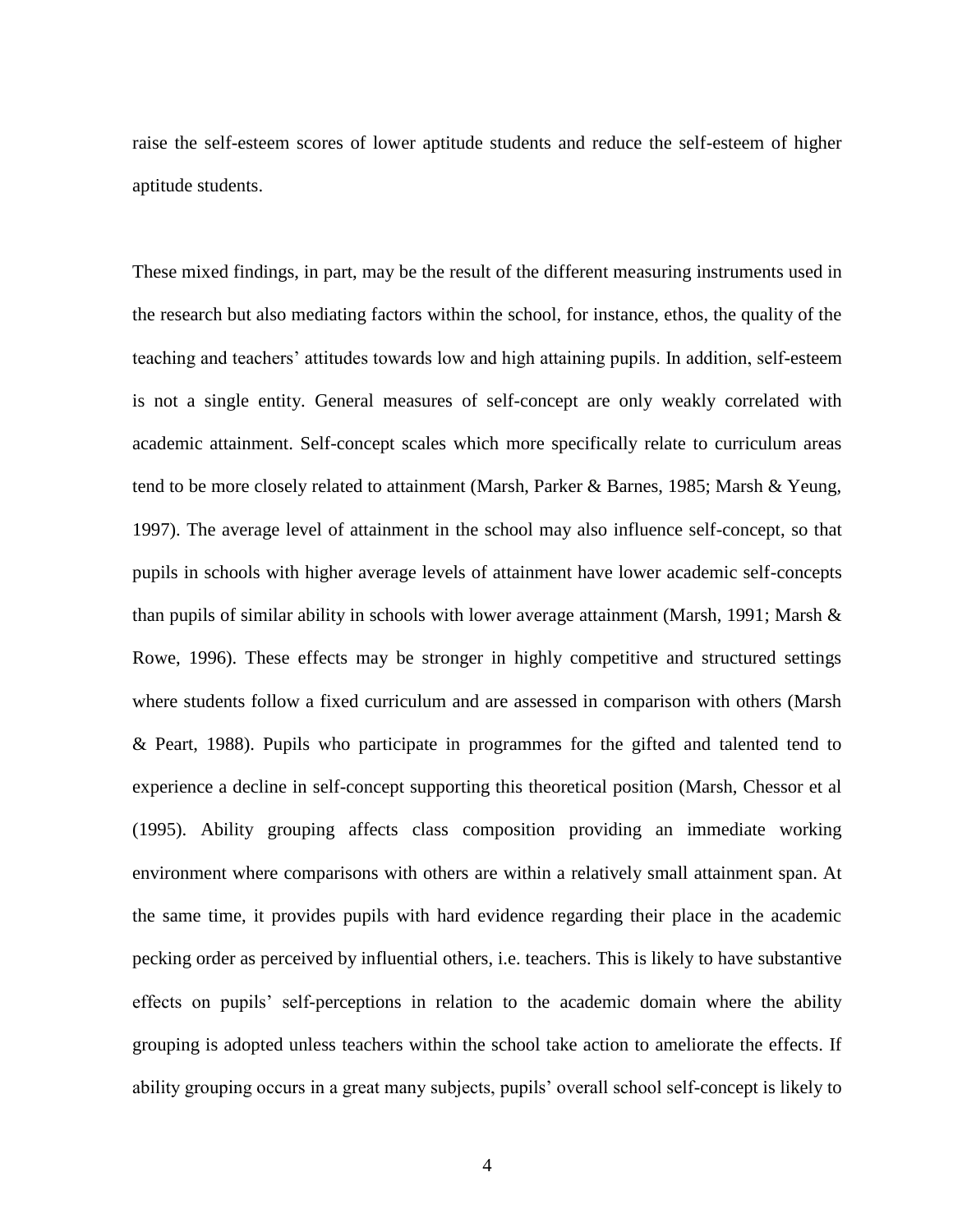be affected. There is some support for this (Ireson et al., 2001). Pupils' general self-concept was higher in schools with moderate levels of setting as opposed to schools with high or very low levels. However, the degree of setting in mathematics and science had no effect on the corresponding academic self-concepts, although in English setting tended to lower the selfconcepts of the higher attaining pupils and raise the self-concepts of lower attaining pupils. This suggests that complex interactions are in operation which mediate grouping effects on self-concept and may lead to different outcomes for low and high ability pupils in different schools.

Recently in the UK, several studies have explored pupils' experiences of different types of ability grouping. This approach has been exemplified by the work of Boaler (1997a; 1997b; 1997c; Boaler et al., 2000) who researched the experiences of pupils studying mathematics in two contrasting grouping systems, mixed ability and setted. In research based on classroom observation and interviews with students, Boaler outlined how many of the students in the schools where setting was adopted for mathematics faced negative consequences as a result. Eighty three percent of the students interviewed in the setted classes wanted either to return to mixed ability teaching or to change set. This dissatisfaction was not restricted to those in the lower sets. Some of the students taught in the highest sets (Boaler 1997b) felt disadvantaged because they found it difficult to cope with the fast pace of the lessons and the pressures of consistently working at a high level. Particularly vulnerable were girls who wanted to acquire a deep understanding of mathematics who found this impossible in an environment where the pace of work did not allow for time for consolidation. These girls reported wanting to move to

5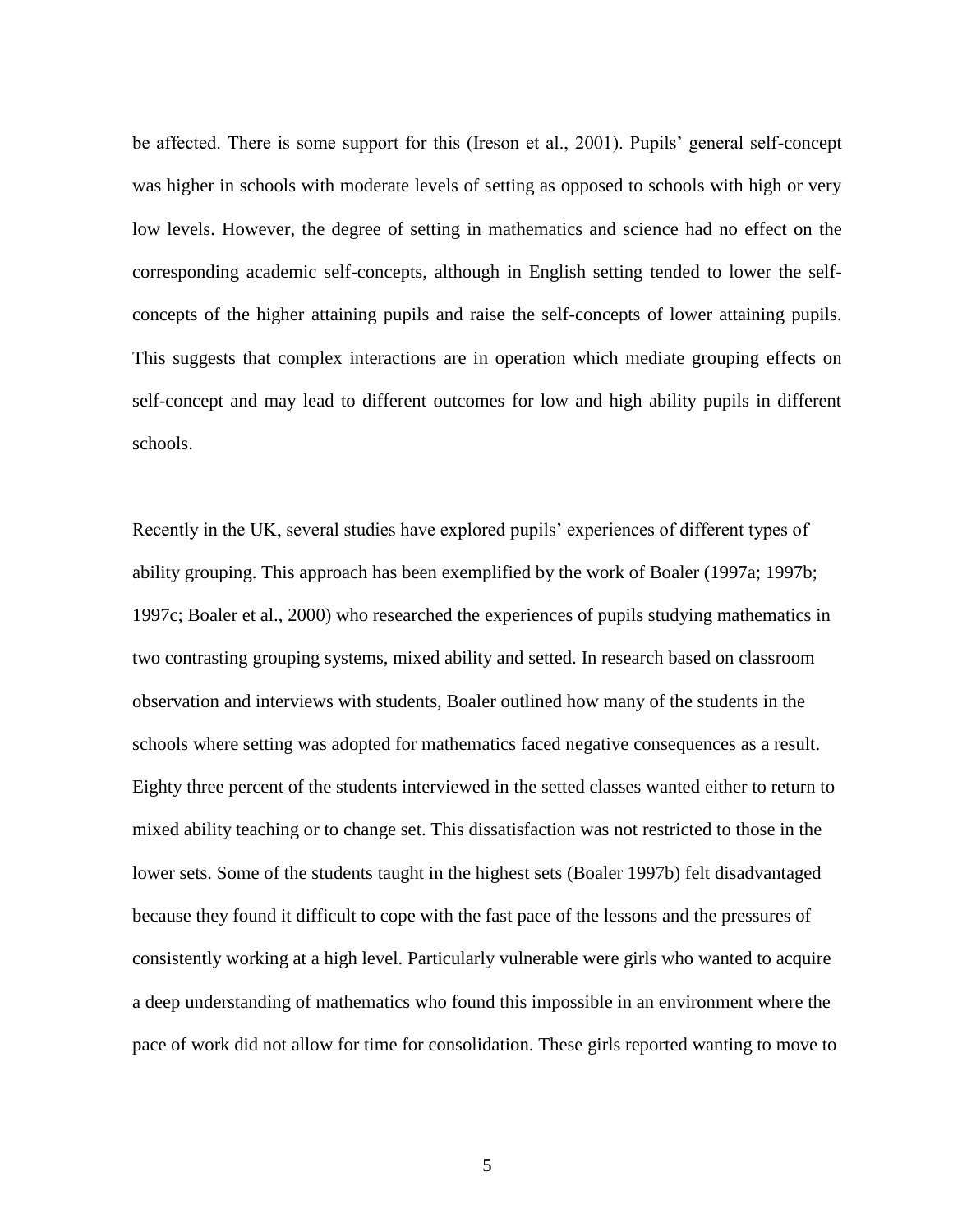a lower set. The boys also reported adverse effects of the pressure in the higher sets, but they did not wish to move to a lower set (Boaler et al, 2000).

A larger scale UK study exploring pupils' experiences of ability grouping has shown that pupils tend to be accepting of the grouping structures operating within their school, although having experienced setting there was a tendency to prefer it to mixed ability teaching (Hallam et al., submitted, b). This overall trend was overlaid by gender, set placement and socioeconomic status factors. Boys, those of low socio-economic status and those in the lowest sets tended to prefer mixed ability teaching (Hallam et al., submitted, b). The evidence suggested that a significant proportion of pupils were unhappy with their set placement. Most wanted to change sets in an upward direction to be given harder work, improve their prospects in examinations and their careers, and their status within school. A small number of pupils wished to move down a set to improve their understanding and receive work which they perceived to be better suited to their needs. Overall, pupils in lower sets tended to have less positive relationships with their school (Ireson and Hallam, 2001) and there was a tendency for those in the top and bottom sets to experience some stigmatization as a result of their set placement (Hallam et al., submitted a, b). However, within these overall trends, there were substantial differences between the experiences of pupils in individual schools (Ireson and Hallam, 2001).

Much recent research, in considering these issues, has done so in relation to single cohorts of pupils. It has not explored differences in self-concept and attitudes of pupils at different stages in their schooling as they experience increasing levels of structured ability grouping. The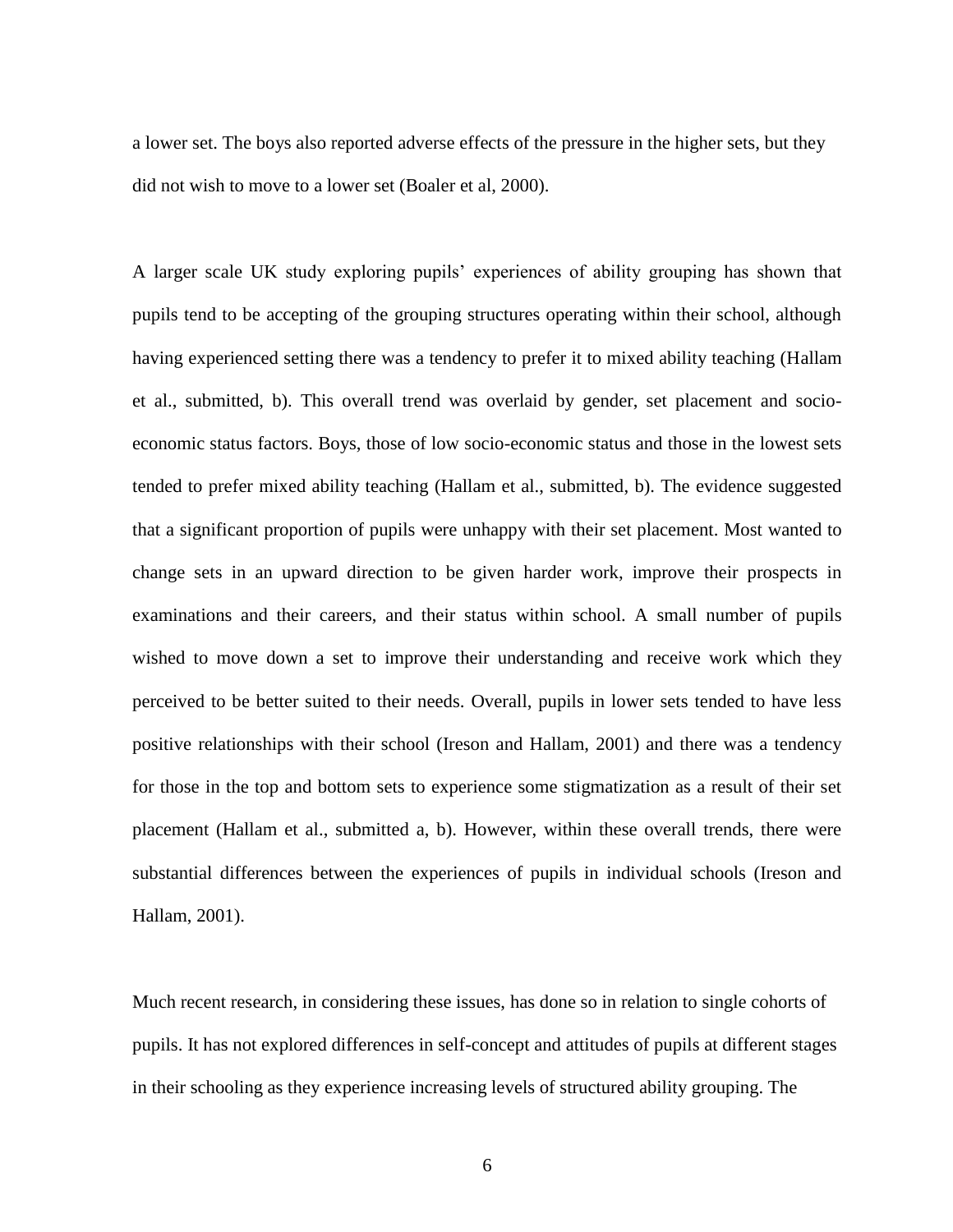research described here is small scale, undertaken within a single school, adopts a cross sectional approach and focuses on setting in mathematics. It aims to explore differences in aspects of self-concept and attitudes of pupils in different year groups as they encounter increasing levels of structured ability grouping.

#### **Method**

The participants in the study were 234 students from years 7-10 (aged 11 to 15) of a mixed comprehensive school. The pupils were taught mathematics in year 7 (aged 11/12) in mixed ability groups. In year 8 (aged 12/13) they were differentiated by ability into two parallel bands (structures which divided the pupils into two groups of classes undifferentiated by ability) which were then setted (pupils were grouped by ability for different subjects across classes within the bands). In year 9 (aged13/14) the students were set into ability groups across the whole year group with several parallel sets. In year 10 (aged 14/15) the setting procedure became more highly differentiated with the year group being divided into nine sets. Movement between sets at this stage was rare. The setting in years 8 and 9 was determined by teacher assessment of class work and internal results. In year 10, class work, internal and national test scores were taken into account. For the purposes of some of the analysis in the study, parallel sets were combined to give 4 ability groups in years 8 and 9 and 5 in year 10. For the purposes of making comparisons across year groups the pupils were divided into three groups, top set, middle sets and bottom set.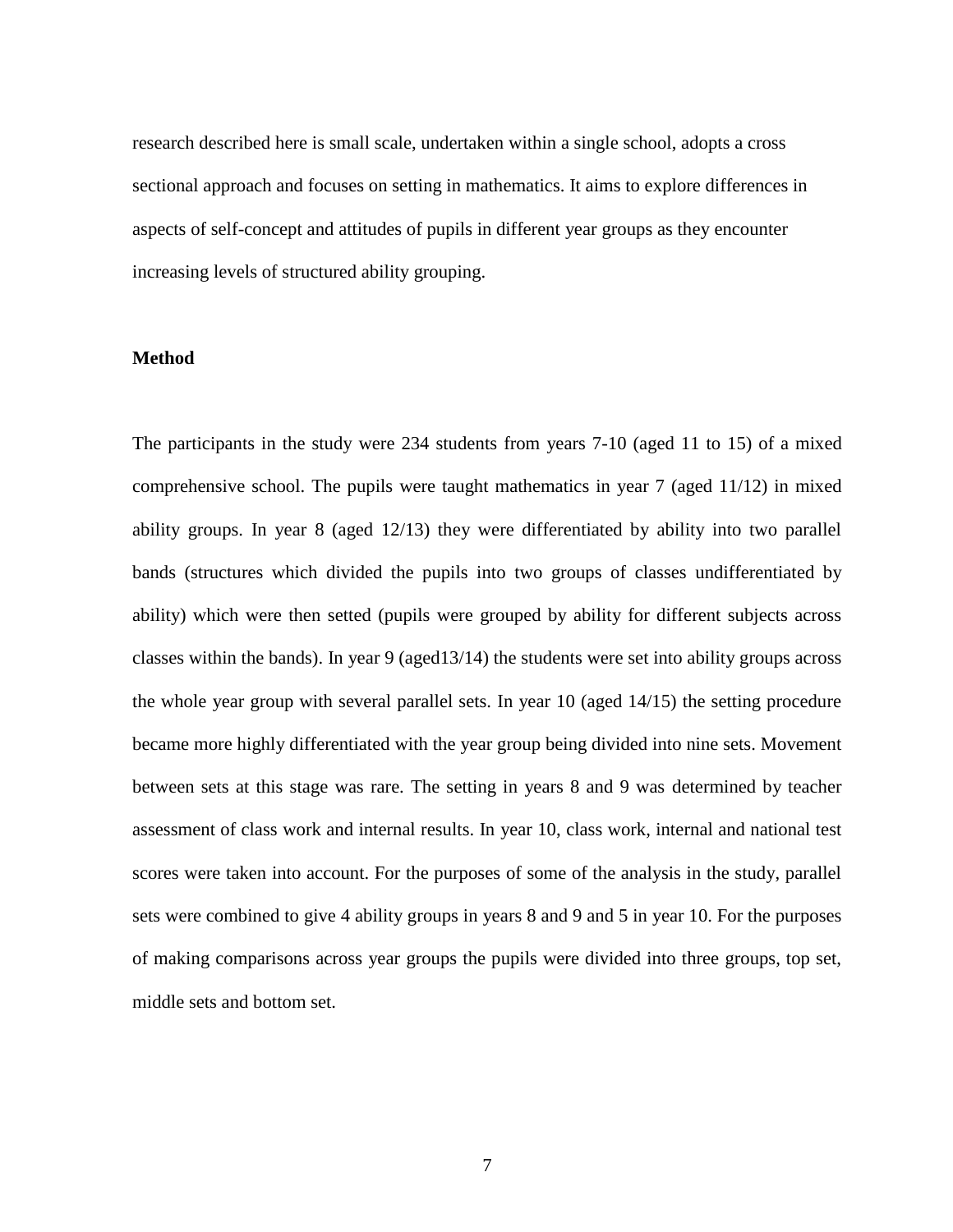Two tutor groups from each year group completed a questionnaire which included the maths self-concept, general self-concept and general school concept from the SDQ II scale (Marsh, 1990) and statements relating to attitudes towards school and mathematics, perceptions of setting and support from teachers. The items in the questionnaire were adapted from those used in the larger study exploring pupils experiences of ability grouping described above (Hallam et al, submitted b; Ireson et al, 2001). Questions 1-30 comprised the measures of Maths Self-concept, General Self-concept and General School Self-concept from the SDQ II questionnaire, (Marsh, 1990). Questions 31-72 related to attitudes towards mathematics and school, experiences of ability grouping and perceptions of teacher skills.

The Marsh SDQII questionnaire utilizes a six point rating scale. Pupils express whether statements are true, mostly true, more true than false, more false than true, mostly false and false. The statements relate to Mathematics Self- concept, e.g. I enjoy studying mathematics, I have trouble understanding anything with mathematics in it; School Self- concept, e.g. I do well in tests in most school subjects, I get bad marks in most school subjects; and General Self -concept, e.g. Overall, most things I do turn out right; I can do things as well as most people.

The remainder of the questionnaire explored attitudes towards school, setting, mathematics and perceptions of mathematics teachers. Some elements were based on 5 point rating scales. For instance pupils responded from always to never in relation to statements such as: The work I do in maths is interesting for me; My maths teachers take the time to explain things; I'm bored in maths lessons. Other statements required responses ranging from strongly agree

8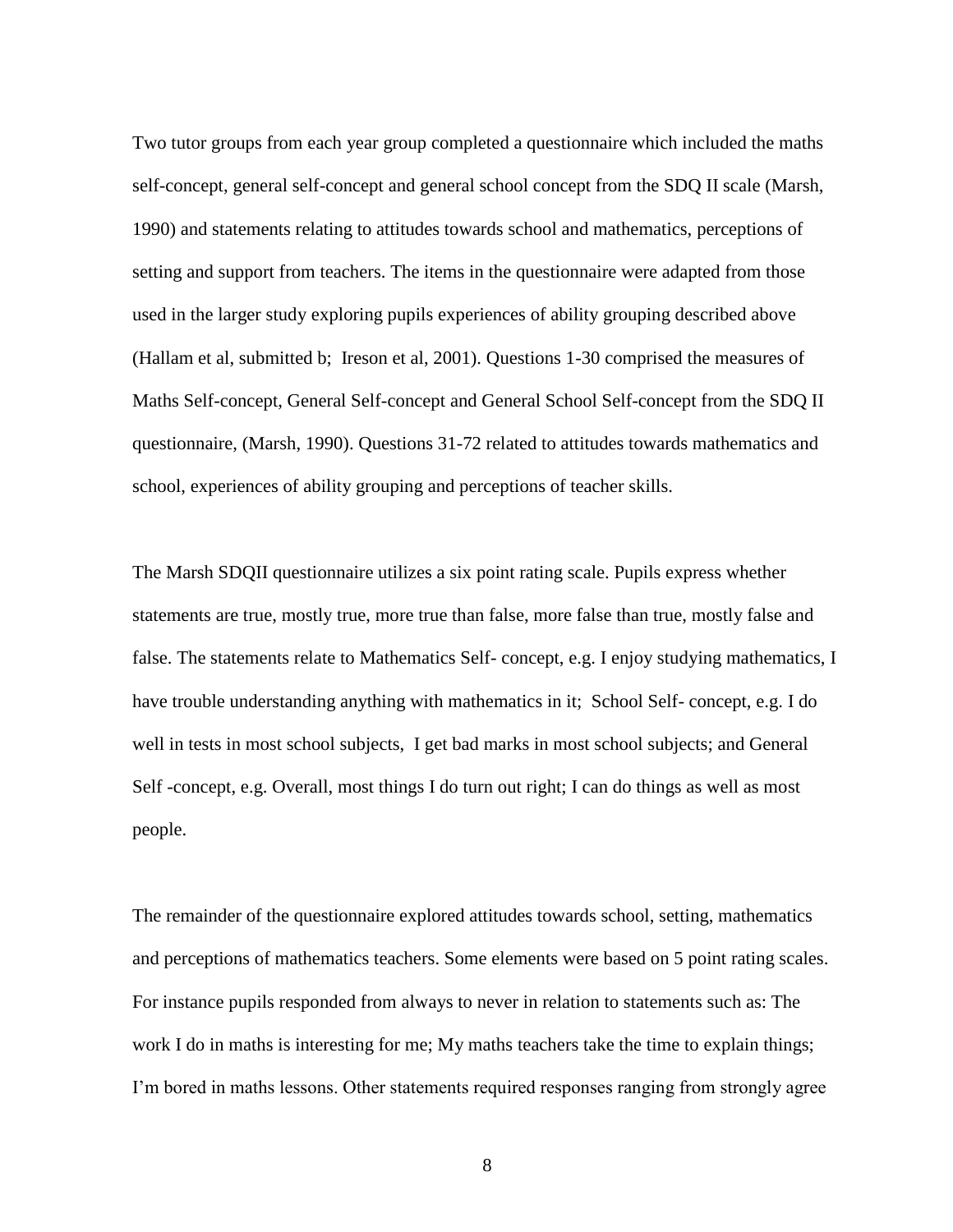to strongly disagree, e.g. I am very happy when I am at school; School work is worth doing. For some statements pupils were asked to make choices between responses, e.g. Which type of grouping do you think is best, mixed ability, sets, streams, bands, other, don't know? In other cases yes/no responses were followed by an open question, e.g. Would you like to be in a different set? If so, why?

The questionnaire was administered to each tutor group over a period of two weeks, each group being subjected to the same procedure. The instructions on the front page of the questionnaire were read out verbatim, with an example written on the white board. The questionnaire was administered to 8 pupils with Special Educational Needs in two small groups.

The data were entered into SPSS (Statistical Package for the Social Sciences) and the three elements of the Marsh SDQII calculated. Composite scores were also calculated for attitude towards school, attitude towards set and perceptions of teacher skills. The data were analysed using Analysis of Variance techniques to explore differences in scores between year groups and Multiple Regression to predict aspects of the self-concept.

#### **Findings**

#### **Changes in aspects of self-concept as pupils progress through school**

The mean scores for mathematics self-concept increased from 37.67 in Year 7 to 40.34 in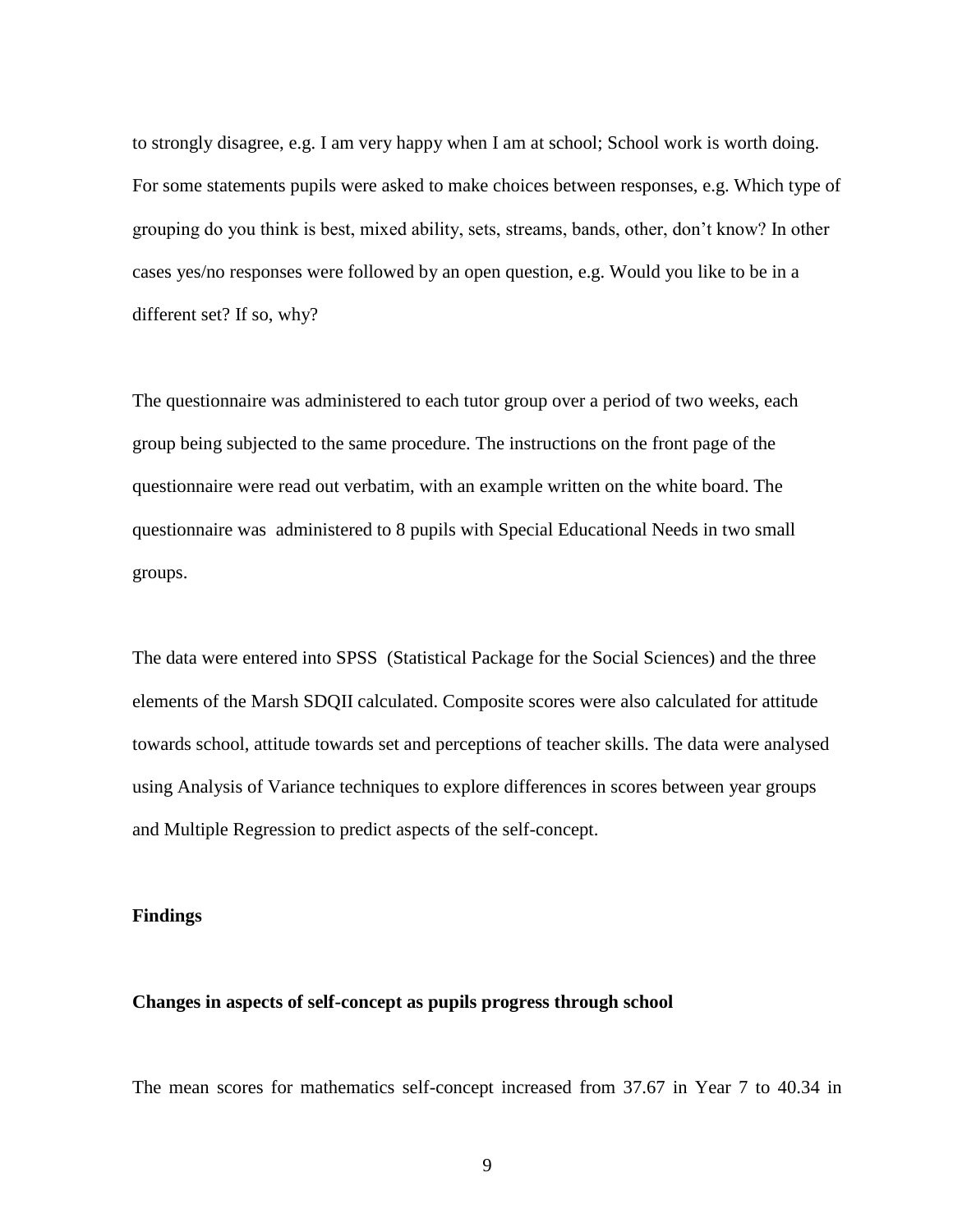Year 9 falling to 37.26 in Year 10. These differences were statistically significant ( $F = 2.748$ , df = 3,  $p = .044$ ).

This pattern was repeated for general school concept and general self-concept In year 7 the mean for general school concept was 44.9 increasing to 48.68 in year 9. There was a subsequent drop to 43.05 in year 10. These differences were statistically significant ( $F = 4.51$ ,  $df = 3$ ,  $p = .004$ ). General self-concept rose from 46.67 in year 7, to 49.98 in year 9 falling to 45.49 in year 10. These differences were significantly different ( $F = 3.7$ , df = 3, p = .012). Figure 1 graphically demonstrates the changes.

#### **Figure 1 about here**

#### **Differences between ability groups within year groups**

There were no significant differences in any of the measures of self-concept between the two mixed ability mathematics groups in year 7**.** 

In year 8, there were significant differences between the responses of pupils in different sets to statements included in measures of general school self-concept and general self-concept. Those in the top sets demonstrated higher self-concepts (see Table 1). This pattern was repeated in year 9. Those in the top sets had consistently higher scores on all measures. In the lower sets the pattern was less clear (see Table 2).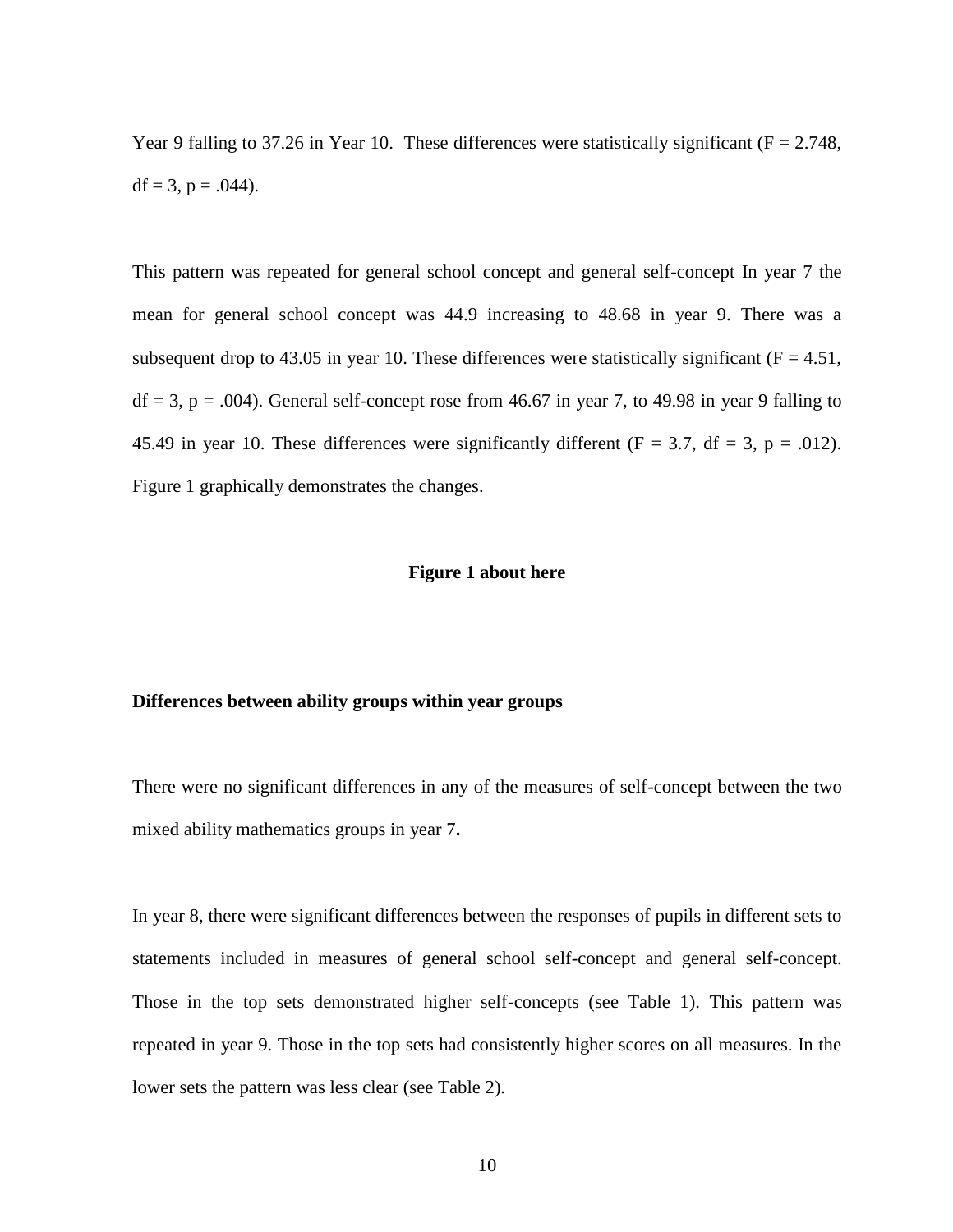In year 10 mathematics self-concept was clearly differentiated by set (see Table 3) but students in the middle sets scored higher on school and general self concept.

Generally, the mean results for each year group declined in relation to the ability group which the pupils were in. In the lower ability range the lowest two sets consistently produced the lowest mean scores for all aspects of self-concept.

#### **Tables 1, 2 and 3 about here**

#### **Pupils perceptions of the best method of grouping**

Overall, the pupils' perceptions of the best method of grouping changed in relation to year group as experiences of different types of grouping increased. In Year 7, there was virtually no difference between those selecting mixed ability teaching and setting (38%, 37%) as the best method of grouping. By year 8 this had changed, 63% preferring setting. This preference continued to increase until by year 10 it was 83%. Table 4 provides the details.

#### **Table 4 about here**

When analysis was undertaken examining setting preferences by year group and set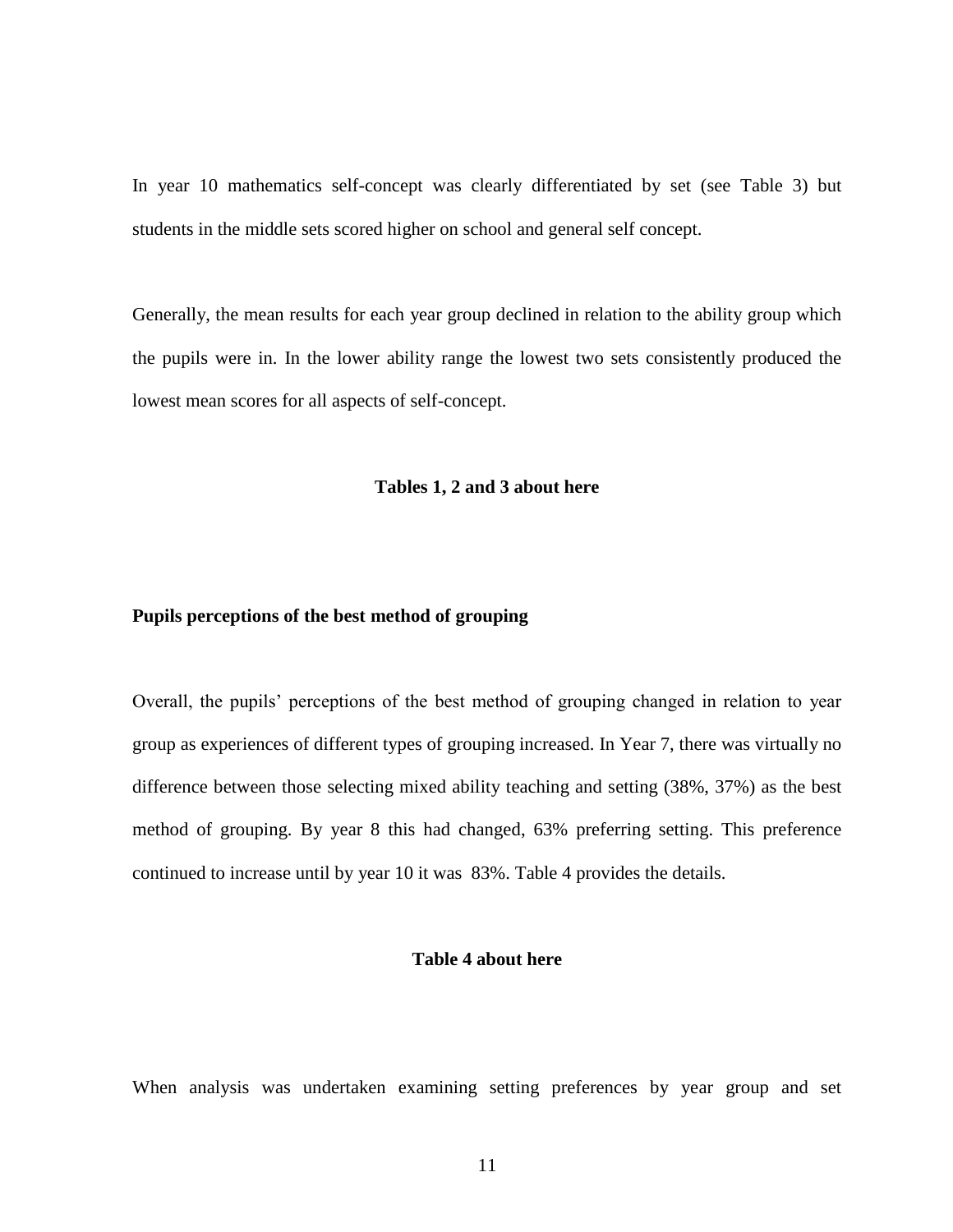placement, the majority still preferred setting but there were considerable differences. In year 8, only 59% of set three preferred setting as opposed to 80% in the top set and 90% in the 2<sup>nd</sup> set. In the bottom set only 15% preferred setting, 46% said that they didn't know. In year 9, only 57% of set 4 preferred setting, although by Year 10 of those in set 5, 88% said that they preferred setting (see Table 5 for details).

#### **Table 5 about here**

#### **Pupils' perceptions of the best set**

In year 7 most pupils did not respond to the question 'which is the best set?', as there was no setting in this year group. In all the year groups where setting was in operation, overall the top set was seen as best. In year 8 the percentage was 68% falling to 55% in year 9 rising to 60% in year 10. In year 9 there was an increase in the preference for set 2 (see Table 6 for details)

#### **Table 6 about here**

#### **Reasons for choice of best set**

The pupils were asked to provide reasons for their choice of best set. 27% of the cohort responded. Seven reasons were given for choosing set 1 as the best set. The most frequently cited related to perceptions that those in the top set were intelligent (49%). Students also frequently acknowledged that being in the top set meant attaining at a high level (19%). Other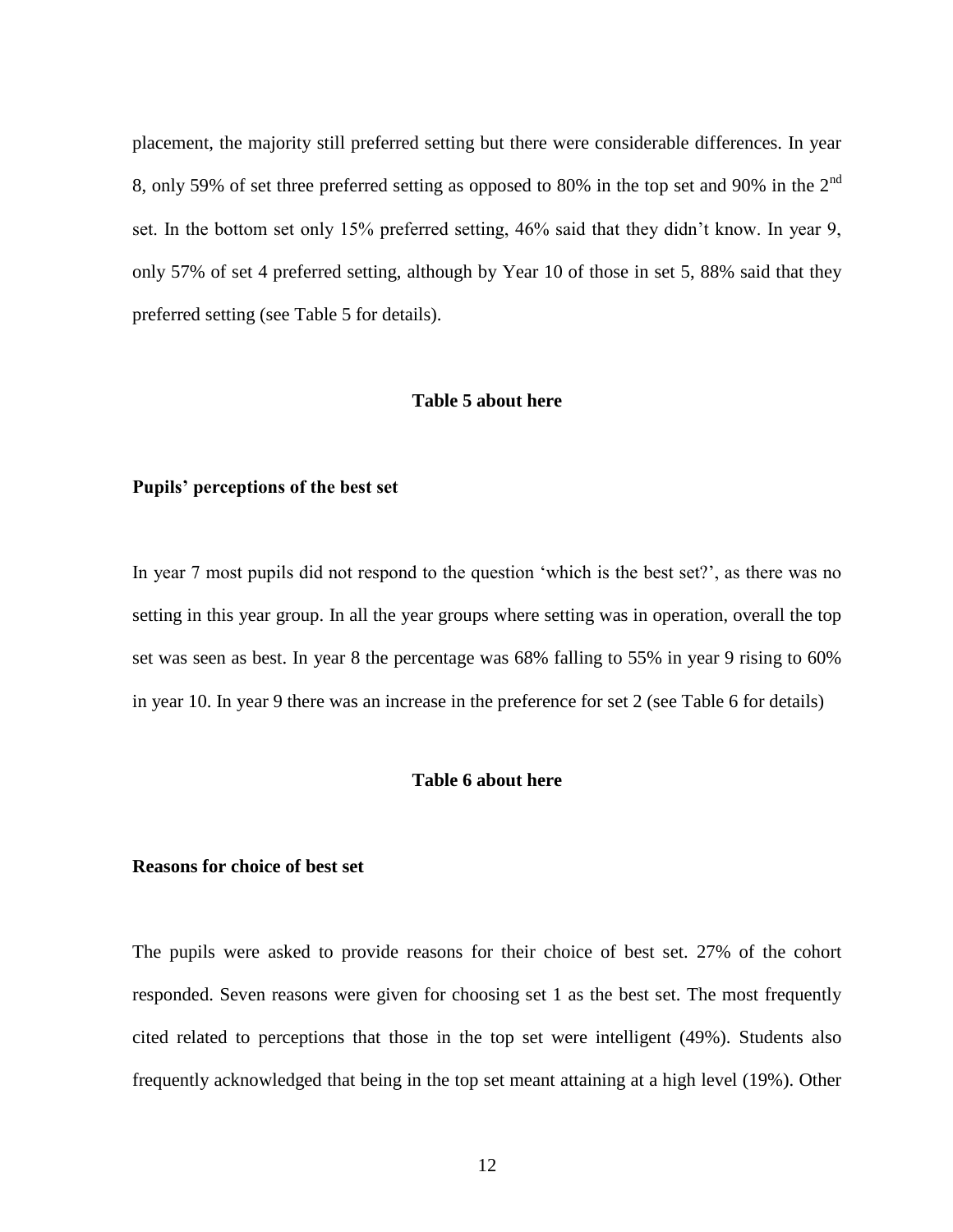reasons included being given work at an appropriate level, having the respect of peers, having the best teacher, having the best opportunities and working at a faster rate.

#### **Satisfaction with set placement**

Overall, seventy two percent of pupils were happy with their set placement. In year 7, 88% did not want to change class. In year 8, the percentage who were happy with their set placement was 67%. This figure remained fairly consistent in years 9 (68%) and 10 (66%). Of those wanting to change set, 84% wanted to move to a higher set and 11% to a lower set.

#### **Reasons for wanting to change set across year group**

Overall. twenty three percent of the sample wanted to move to a higher set. The most frequently given reason (44%) for this was because the work was too easy. Other reasons included to be with friends, to gain respect from peers, to get better marks, as a reward for effort, to take a higher tier examination paper, to have a different teacher, to learn more, and to get a better job. Only 3% of the sample wanted to move to a lower set. The reasons given for wishing to do so were that the work in their current set was too difficult and that they thought that they would learn more in a lower set.

#### **Relationships between ability grouping and attitudes towards school**

A composite attitude towards school score was calculated. A multivariate analysis of variance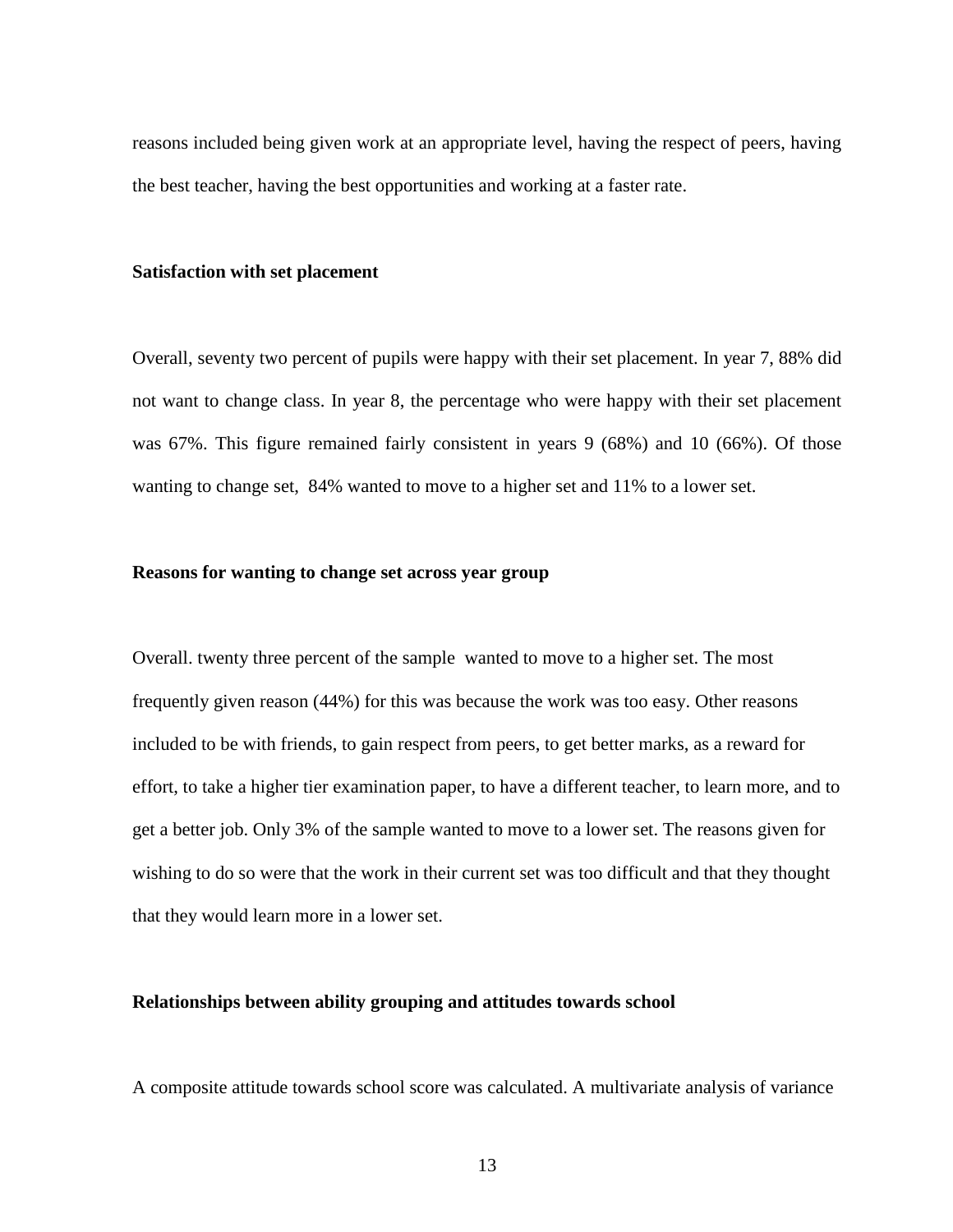showed no significant differences between attitudes to school between year groups, but a significant effect of setting ( $F = 3.18$ ,  $df = 2$ ,  $p = .04$ ). Dividing the sets into top, middle and bottom to enable comparisons to be made across year groups, the overall means were 22.81 for the top set, 22.6 for the middle sets and 20.6 for the bottom sets.

## **Relationships between ability grouping and pupils' attitudes towards mathematics lessons**

A composite attitude towards mathematics score was calculated. There were no significant differences in attitudes towards mathematics between year groups but there were significant differences between those in high, middle and low sets ( $F = 5.36$ , df = 2, p = .005). The pattern of scores was similar those for attitudes towards school. Those in the top set had the most positive attitudes with a mean of 10.6 those in the middle sets 9.9 and those in the bottom set 9.35.

#### **Attitude to the set that I am in**

A composite attitude towards the set that I am in was calculated. There were no significant differences in attitude towards set between those in different year groups. There was an almost significant effect of set ( $F = 2.96$ ,  $df = 2$ ,  $p = .54$ ). Those in the top set demonstrated the most positive attitude 20.15, the second set the next most favourable 19.47 add those in the lowest set 18.3.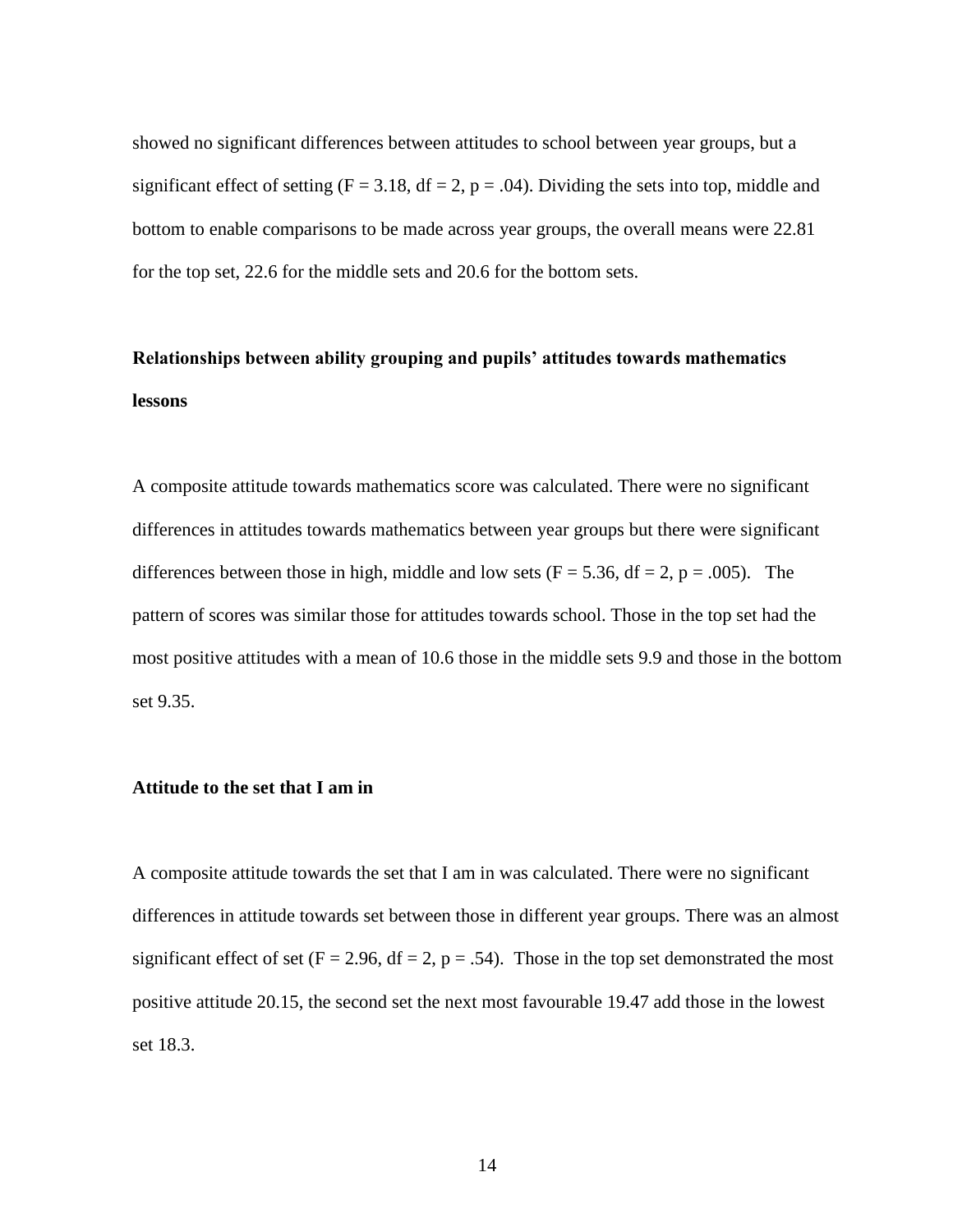When questions relating to being shown respect or being called names were analysed separately, there were highly significant differences between the sets. Those in the lower sets agreed most strongly that they were called names with a mean of 2.71. The mean for the middle sets was 2.82 and 2.34 in the top set. These differences were statistically significant (F  $= 8.6$ , df  $= 2.231$ , p  $= .0001$ ). When pupils were asked if they were shown respect for being in their mathematics set those in the top set agreed more strongly with this (mean 1.66), with a lesser response in the middle sets (1.19) the lowest scores being in the bottom set (.82). The relatively low scores for all of these responses suggests that being good at mathematics does not confer high status within school (F = 4.9, df = 2,231, p = .008).

## **Relationships between ability grouping and pupils' perceptions of their mathematics teacher**

A composite score for pupils' perceptions of the skills of their mathematics teacher was calculated. There were no significant differences in scores relating to pupils' perceptions of their mathematics teachers in relation to being in a particular set or year group.

#### **What best predicts the different aspects of self concept?**

Multiple regression was undertaken to establish which variables best predicted mathematics self-concept, general school self-concept and general self-concept. Using a step wise multiple regression, mathematics self-esteem was found to be best predicted by the set, high, middle or low (beta .29), perceptions of the mathematics teacher (.2) and general self-concept (beta .61).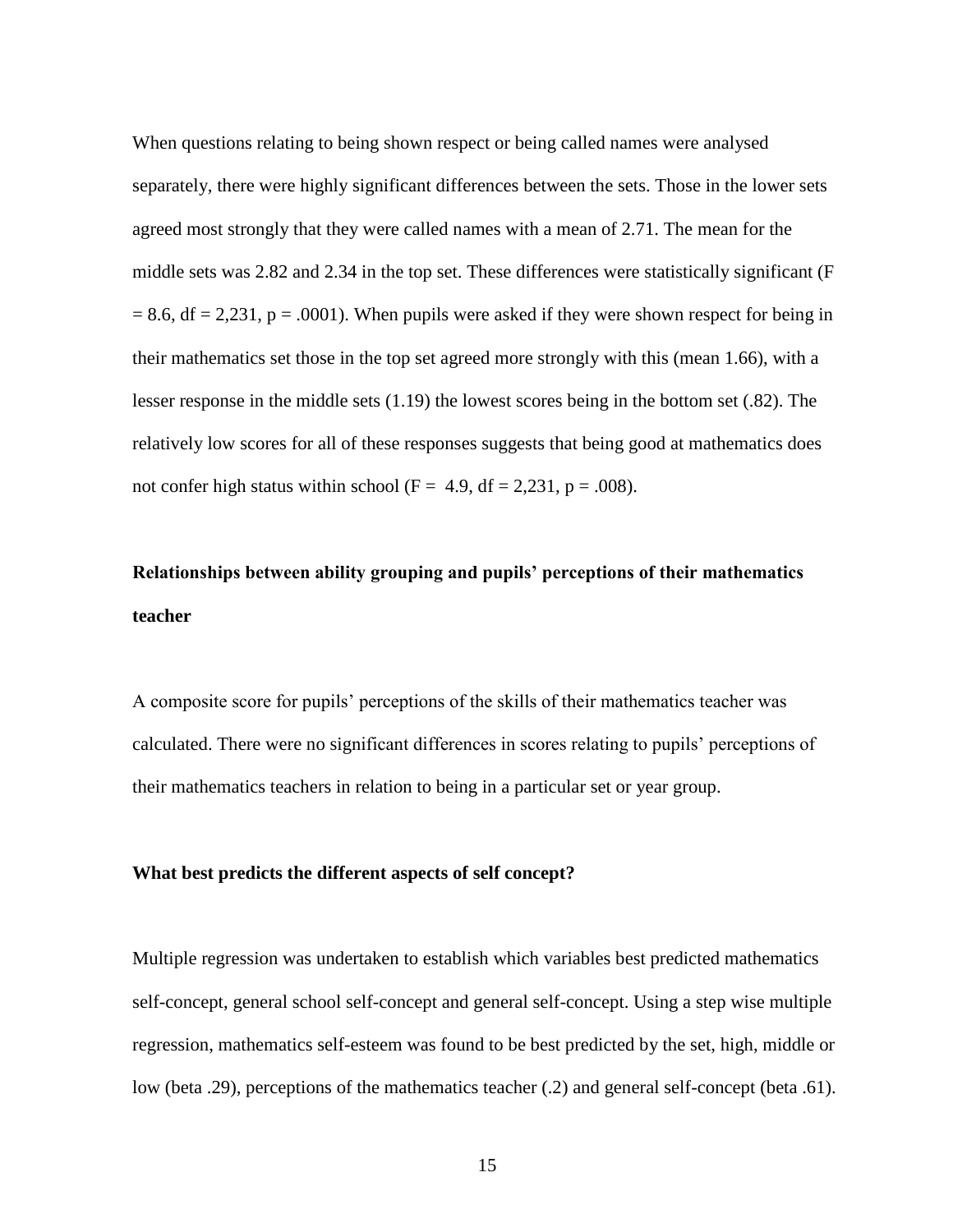Together these gave a multiple R of .61 accounting for 37% of the variance ( $R^{2}$ = 37) (F = 27.29, df = 4,188, p = .0001).

School self-concept was best predicted by general self-concept (beta .82), set placement (beta .24) and mathematics self-concept (-.199). Together these gave a multiple R of .81 accounting for 70% of the variance ( $R^2 = .7$ ). (F= 153.35, df = 3.189, p = .0001). Mathematics selfconcept was negatively related to general self-concept.

General self-concept was best predicted by school self-concept (beta .77), mathematics selfconcept (beta .27) and set (.172). Together these gave a multiple R of .85 accounting for 72% of the variance  $(R^2 = .72)$  (F = 167. 1, df = 3.189, P = .0001). The lower the set the lower the general self-concept.

#### **Discussion**

The findings from the research reported here, and those from earlier research (Ireson et al., 2001) indicate that there are complex relationships between structured ability grouping and self-concept which seem to be mediated by school and teacher factors. The evidence presented above shows an overall tendency for setting to influence mathematics self concept increasingly as students progress through school and as the setting itself becomes more rigorous. Generally, the longer that pupils experience being in a low set the greater the negative effects on all aspects of their self-concept. This has considerable implications for schools when decisions are made about the ability grouping practices that will be adopted.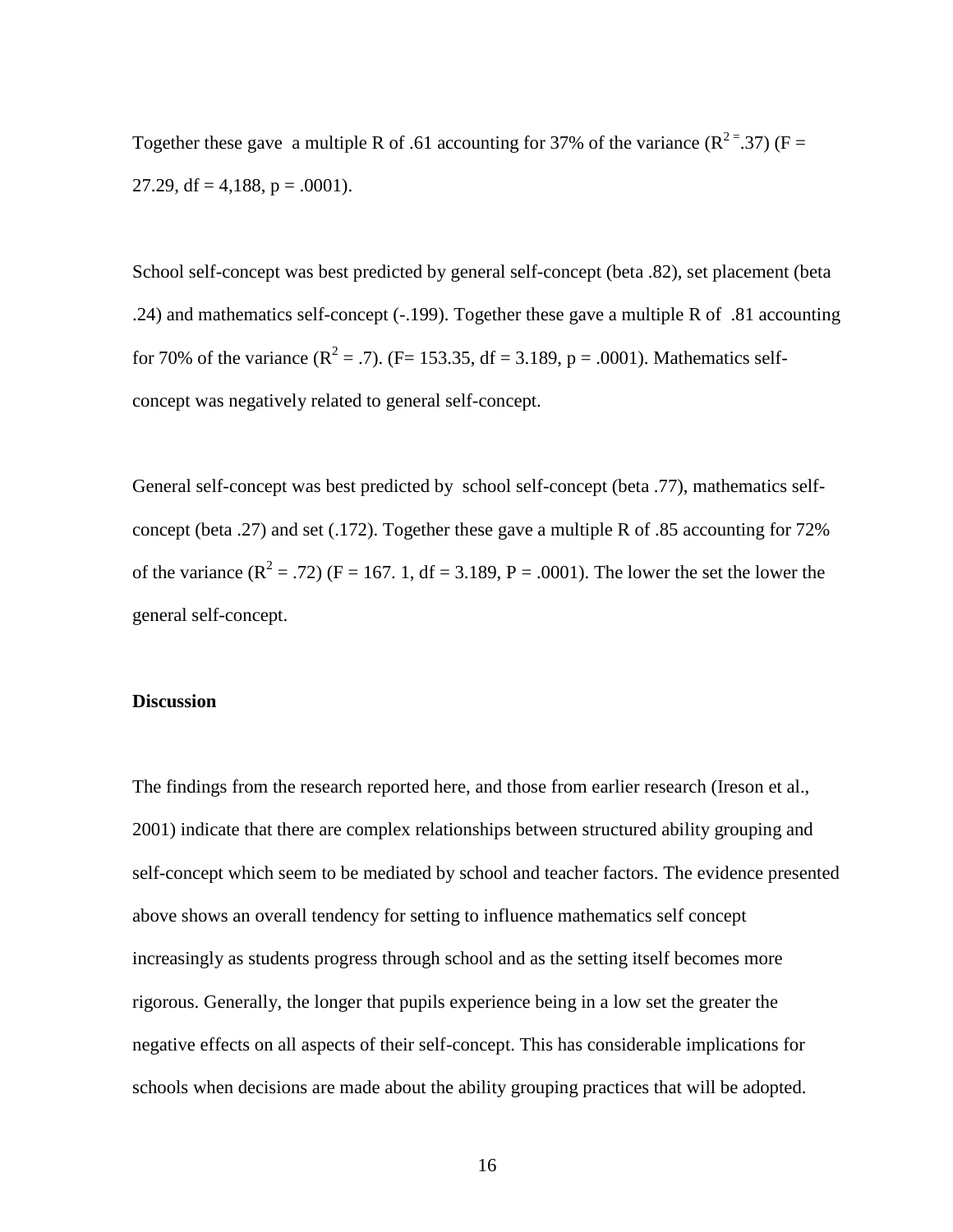While there was a relationship between set placement and pupils' attitudes towards mathematics and school, there was not in relation to perceptions of teacher skills and teacher support. This suggests that mathematics teachers played an important role in mediating some of the negative aspects of setting.

All aspects of self-concept showed an increase between years 7 and 9 decreasing in year 10. This trend may reflect the increasing pressure that pupils find themselves under in Year 10 as they begin their General Certificate of Secondary Education (GCSE) courses and move into a phase of their education where there is a greater emphasis on examination performance. When these differences were broken down by set placement the scores for mathematics self-concept showed a rise in some classes. The greatest difference was for those in the bottom set where a substantial fall in mathematics self-concept could be seen between pupils in year 9 and 10. School and general self-concept differed between year groups most for those in the top and bottom sets. General school self-concept initially was highest in the top sets, but as pupils progressed through school the pattern changed and it was those in the middle sets who had the highest school and general self-concepts. This seemed to be related to student perceptions that the 2nd set was 'best' in year 9. This may reflect the development of a culture as pupils progress through school which values conformity and rejects instances of individuality with those in the top and bottom sets receiving increasingly negative feedback from their peers and being designated as 'boffins' or as 'thick' (Hallam et al., submitted, a).

The study indicated considerably lower mathematics self-concept in comparison with school and general self-concept. Overall, pupils did not rate themselves highly on their potential in or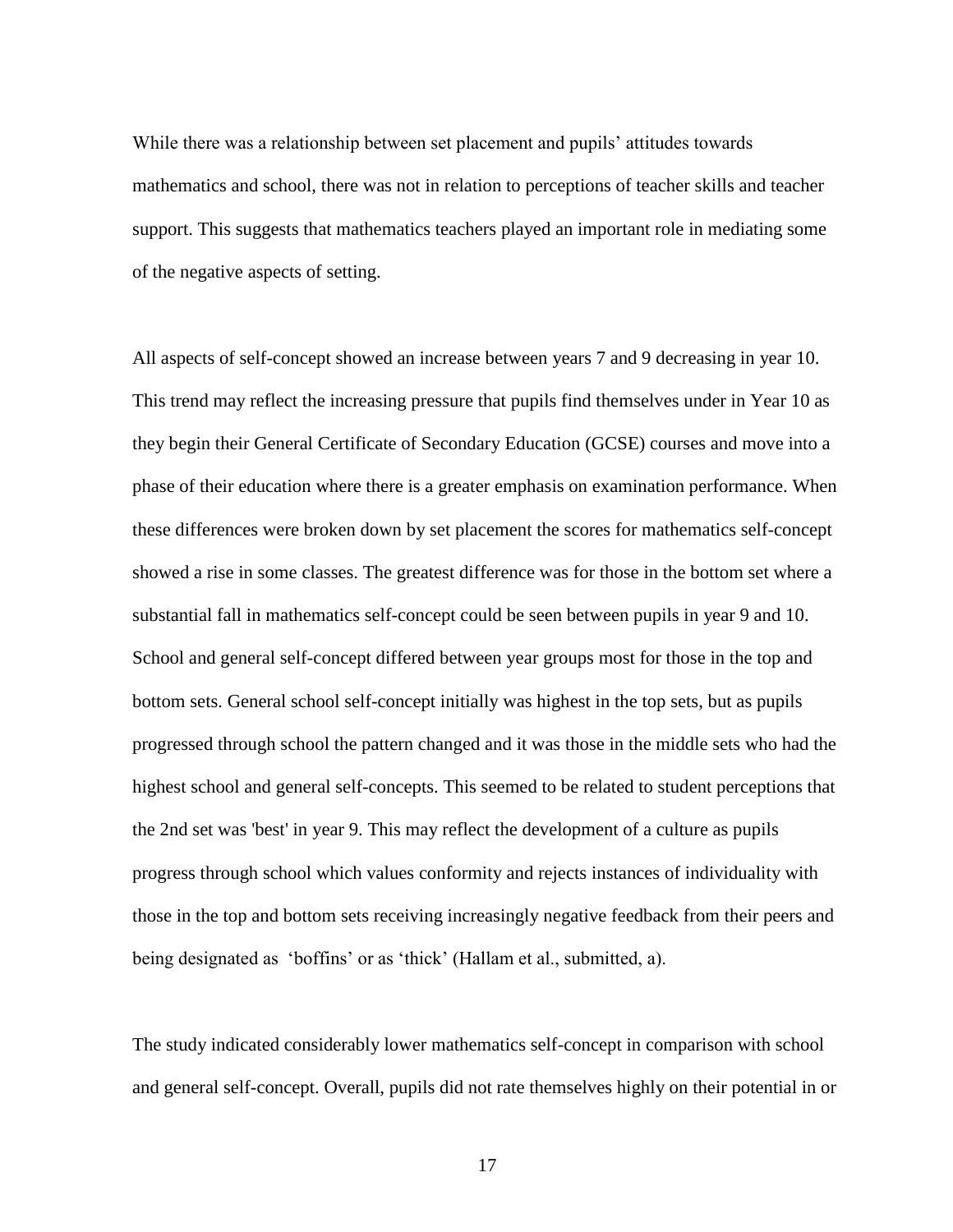enjoyment of mathematics. In addition, mathematics self-concept did not appear to play a major role in pupils' school status suggesting the value placed on being good at mathematics by pupils, and perhaps in the wider community is relatively low. If performance in mathematics is to be improved in the UK, the value attached to it needs to be raised.

Overall, reflecting earlier findings (Hallam et al., submitted, b), as pupils gained more experience of setting, they preferred it to mixed ability teaching, although there was considerable variation within individual classes again suggesting that teachers had a mediating role. A substantial proportion of pupils were dissatisfied with their set placement confirming earlier findings (Hallam et al., submitted, a, b). The major reason given for this was that the pupils perceived that the work was too easy. This has considerable practical implications for schools indicating as it does that pupil movement between sets needs to be made more flexible. It also suggests that many pupils may be underachieving because of inappropriate set placement. While there are obvious limitations to this study in terms of its size and focus on a single school, its confirmation of the previous findings adds weight to the proposition that if there is a genuine commitment to raising standards in the UK, pupil underachievement reinforced by setting procedures needs to be addressed.

#### **References**

BALL, S.J. (1981) *Beachside Comprehensive: A case-study of secondary schooling.* (Cambridge, Cambridge University Press).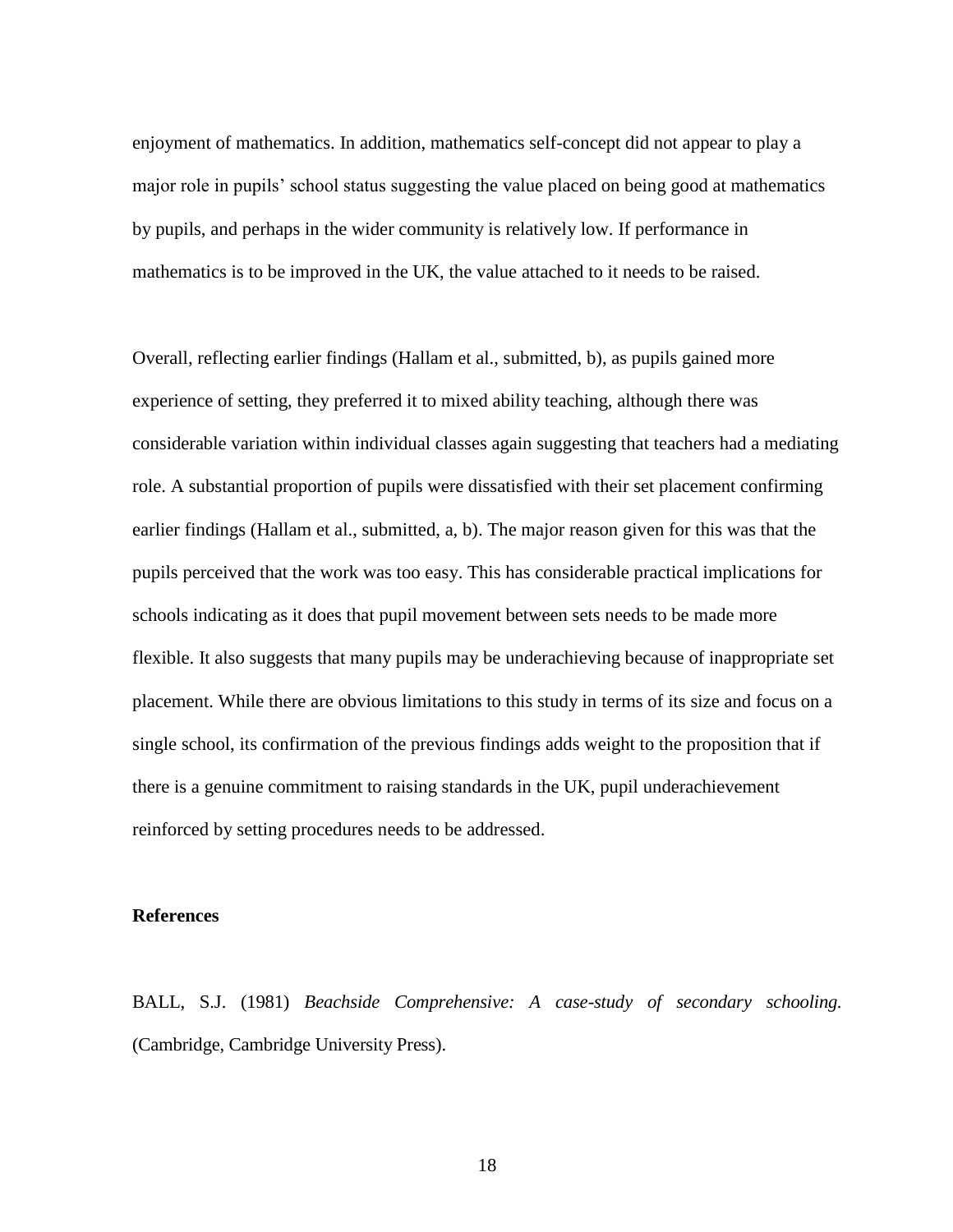BOALER, J. (1997a) Setting, social class and the survival of the quickest, *British Educational Research Journal, 23,* 575-595.

BOALER, J. (1997b) When even the winners are losers: evaluating the experiences of 'top set' students, *Journal of Curriculum Studies, 29,* 165-182.

BOALER, J. (1997c) *Experiencing school mathematics: teaching styles, sex and setting.* Buckingham: Open University Press.

BOALER, J., WILIAM, D., & BROWN, M. (2000) Experiences of ability grouping – disaffection, polarisation and the construction of failure. *British Educational Research Journal, 28(5),* 6311-648.

DEPARTMENT FOR EDUCATION AND EMPLOYMENT (1997). *Excellence in Schools.* (London, HMSO).

GAMORAN, A. & BERENDS, M. (1987). The effects of stratification in secondary school: synthesis of survey and ethnographic research. *Review of Educational Research, 57*, pp. 415- 435.

HALLAM, S. (in press) *Ability grouping in schools: A literature review.* London: Institute of Education, University of London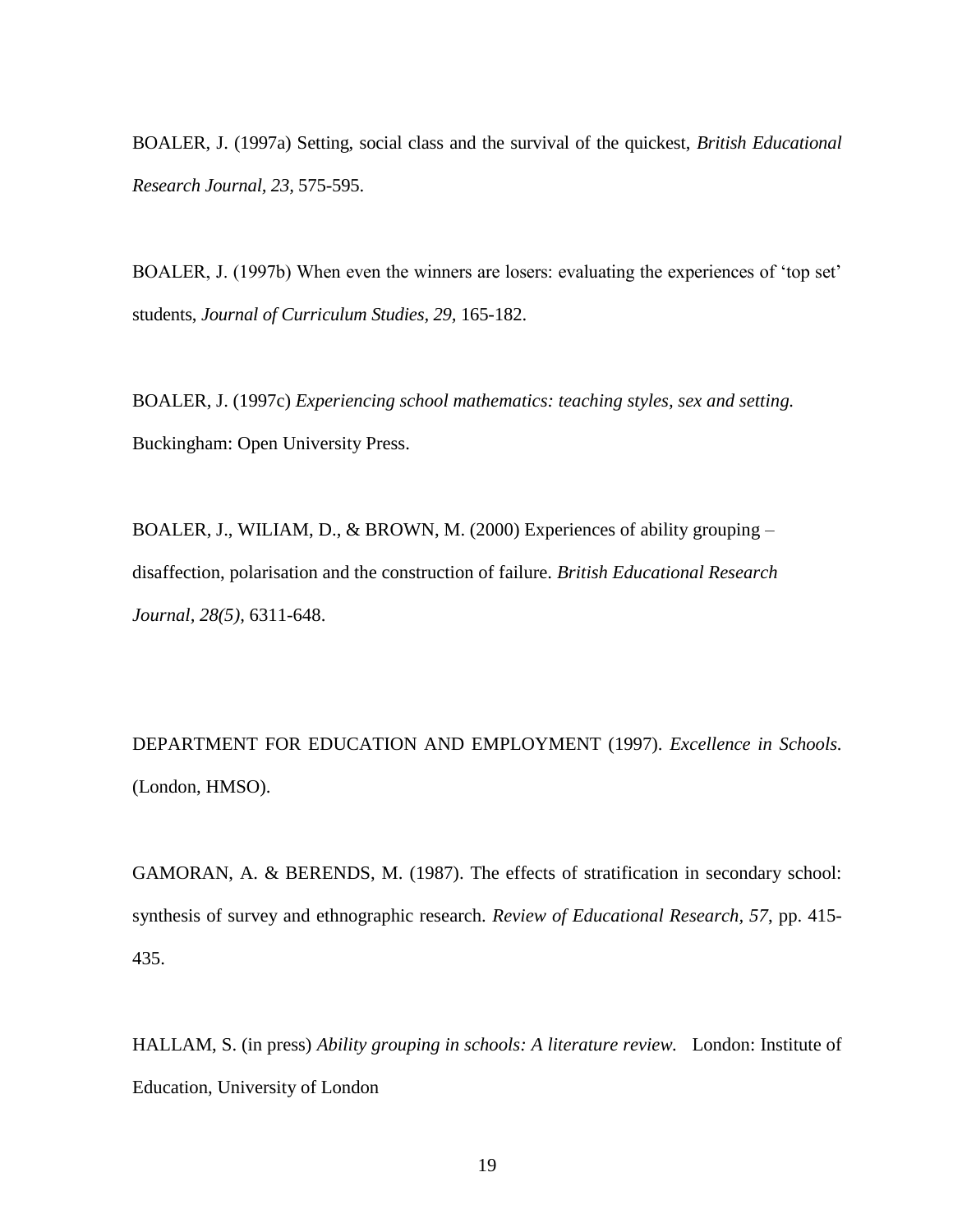HALLAM, S. & TOUTOUNJI, I. (1996). *What do we know about the grouping of pupils by ability?* (London, Institute of Education).

HALLAM, S. IRESON, J. & HURLEY, C. (submitted to British Journal of Educational Psychology - a) Experiences of ability grouping in the secondary school 1.: Pupils' voices

HALLAM, S. IRESON, J. & HURLEY, C. (submitted to British Journal of Educational Psychology - b) Experiences of ability grouping in the secondary school 2: Pupil preferences and rationales

HARGREAVES, D.H. (1967) *Social relations in a Secondary school*. (London, Tinling).

HARLEN, W. & MALCOLM, H. (1997). *Setting and Streaming: A Research Review.* (Edinburgh, Scottish Council for Research in Education).

IRESON, J. & HALLAM, S. (1999) Raising standards: is ability grouping the answer? *Oxford Review of Education, 25(3), pp.* 343-358.

IRESON, J. & HALLAM, S. (2001) *Ability Grouping in Education*. (London, Sage Publications)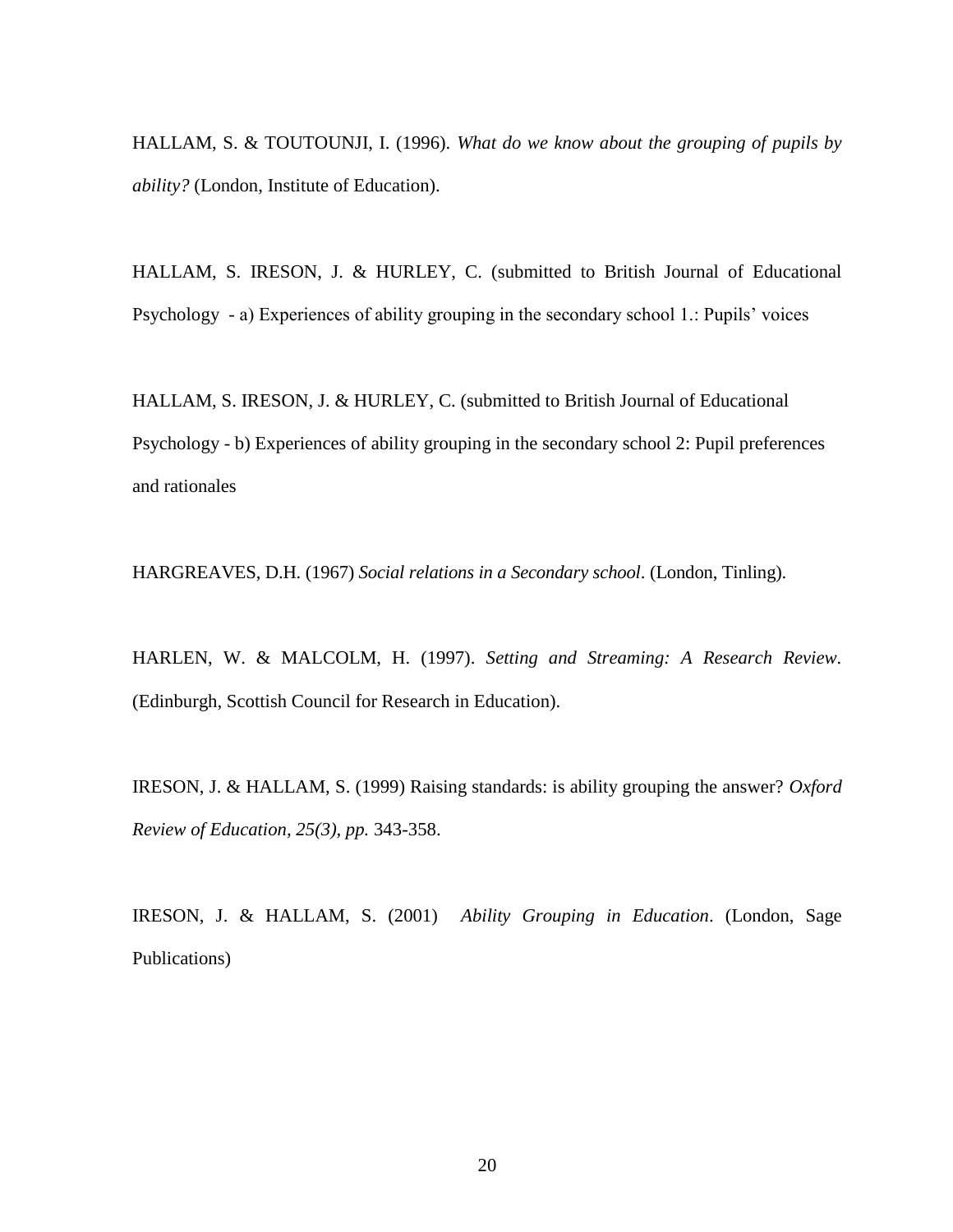IRESON, J. HALLAM, S., HACK, S., CLARK, H. & PLEWIS, I. (in press) Ability grouping in English, mathematics and science: effects on pupil attainment, *Journal of Educational Research and Evaluation*

IRESON, J., HALLAM, S., & PLEWIS, I. (2001) Ability grouping in secondary schools: Effects on pupils' self-concepts, *British Journal of Educational Psychology, 71*, pp. 315-326.

KULIK, J. A. & KULIK, C-L. C. (1992). Meta-analytic findings on grouping programs, *Gifted Child Quarterly, 36(2),* pp. 73-77.

LACEY, C. (1974). Destreaming in a pressured academic environment. In Eggleston, J. (Ed.) *Contemporary Research in the Sociology of Education*. (London, Methuen).

MARSH, H. W. (1990). *Self Description Questionnaire II Manual*. (Sydney, University of Western Sydney).

MARSH, H. W. (1991). The failure of high-ability high schools to deliver academic benefits: The importance of academic self-concept and educational aspirations. *American Educational Research Journal, 28,* pp. 445-480.

MARSH, H. W., CHESSOR, D., CRAVEN, R. G. & ROCHE, L. (1995). The effects of gifted and talented program on academic self-concept: The big fish strikes again. *American Educational Research Journal, 32,* pp. 285-319.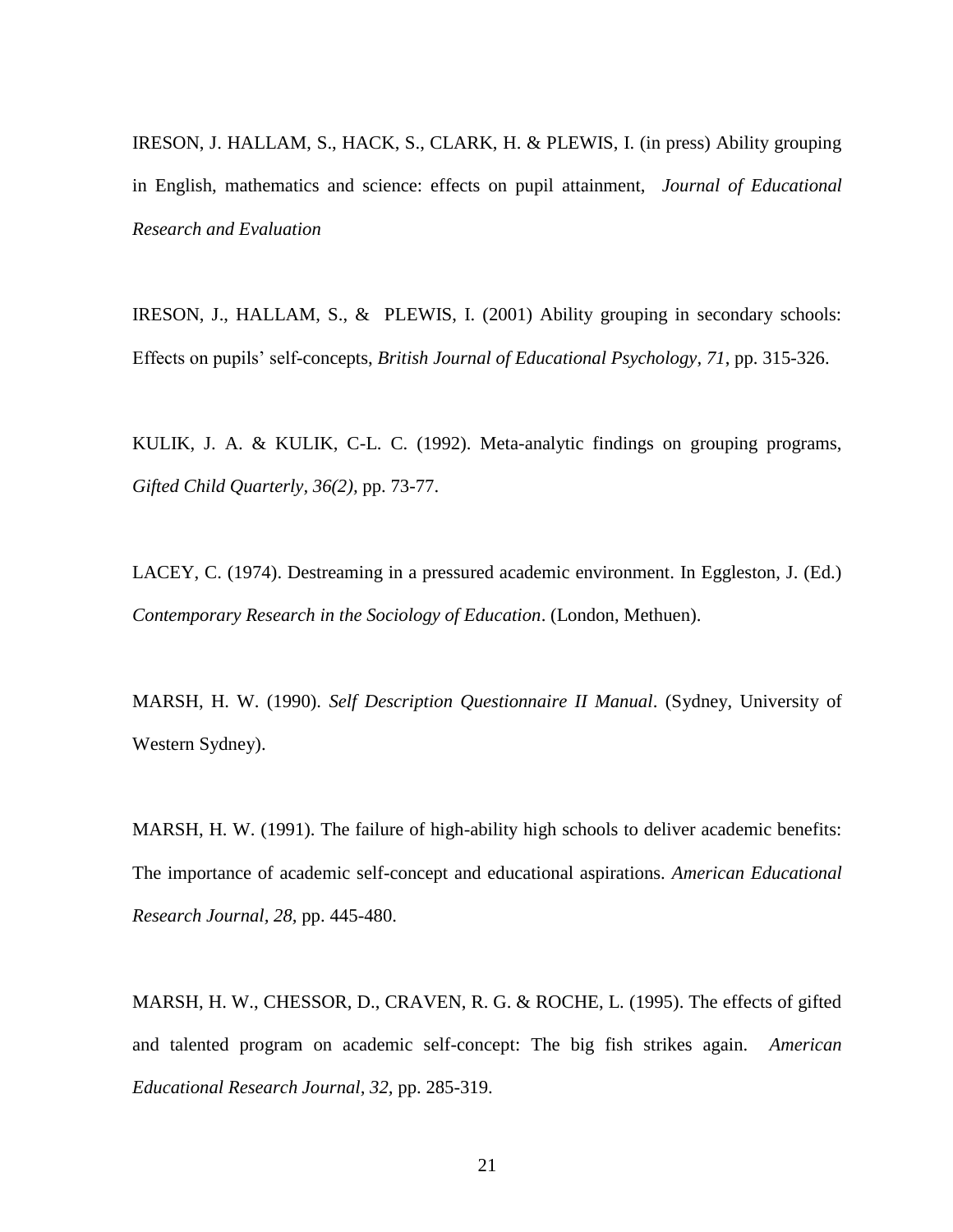MARSH, H. W., PARKER, J. & BARNES, J. (1985). Multidimensional adolescent selfconcepts: their relationship to age, sex and academic measures. *American Educational Research Journal, 22,* pp. 422-444.

MARSH, H. W. & PEART, N. (1988). Competitive and cooperative physical fitness training programs for girls: effects on physical fitness and on multidimensional self-concepts. *Journal of Sport and Exercise Psychology, 10,* pp. 390-407.

MARSH, H. W., & ROWE, K. J. (1996). The negative effects of school-average ability on academic self-concept: an application of multilevel modelling. *Australian Journal of Education, 40(1)*, pp. 65-87.

MARSH, H. W. & YEUNG, A. S. (1997) Coursework selection: Relations to academic selfconcept and achievement *American Educational Research Journal, 34(4),* pp. 691-720.

OAKES, A. (1985). *Keeping Track: How Schools Structure Inequality*. (New Haven, Yale University Press)

SUKHNANDEN, AND LEE. (1998). *Streaming, setting and grouping by ability: a review of the literature.* (Slough, National Foundation for Educational Research)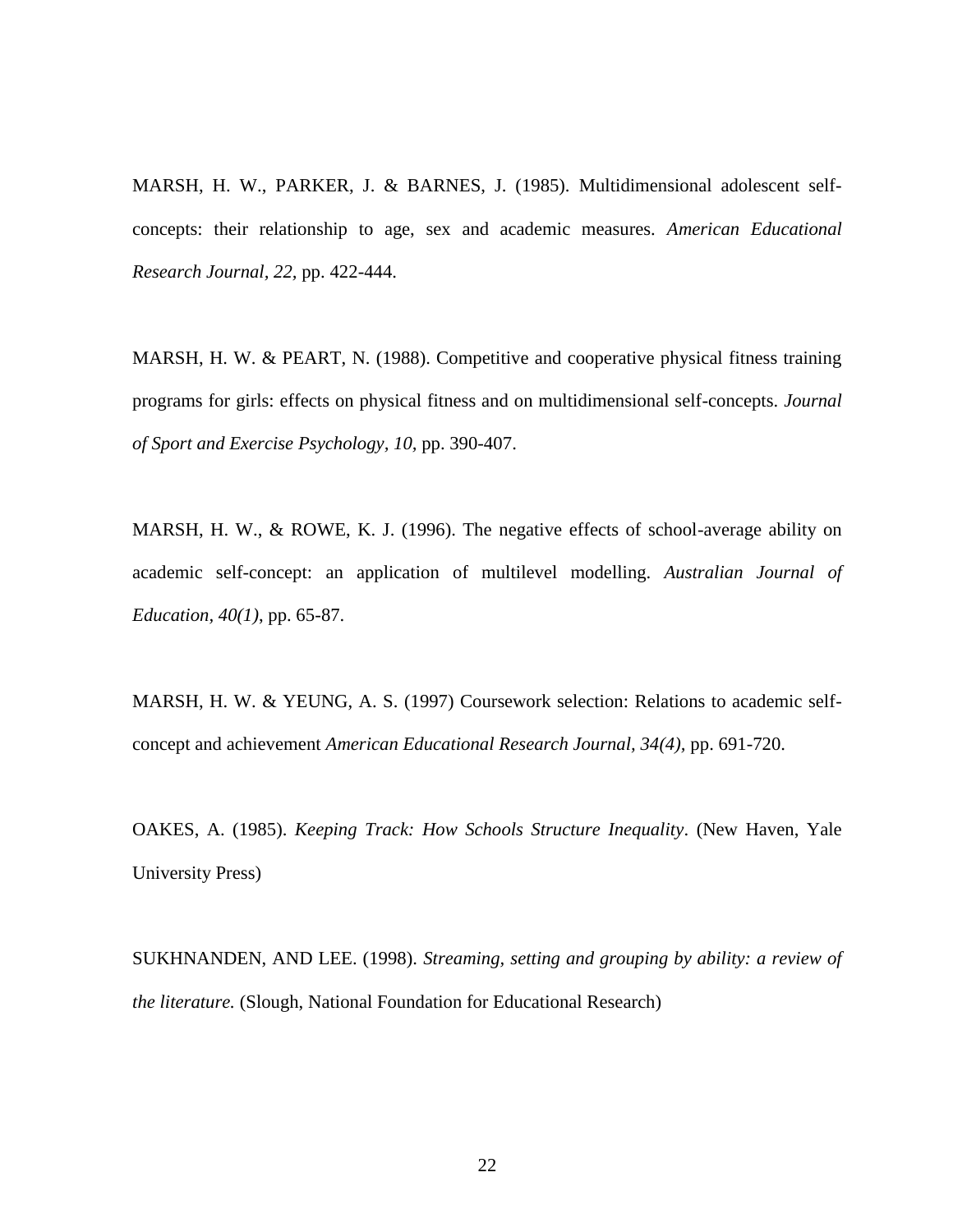**Figure 1 Differences in aspects of self-concept as pupils' progress through school** 

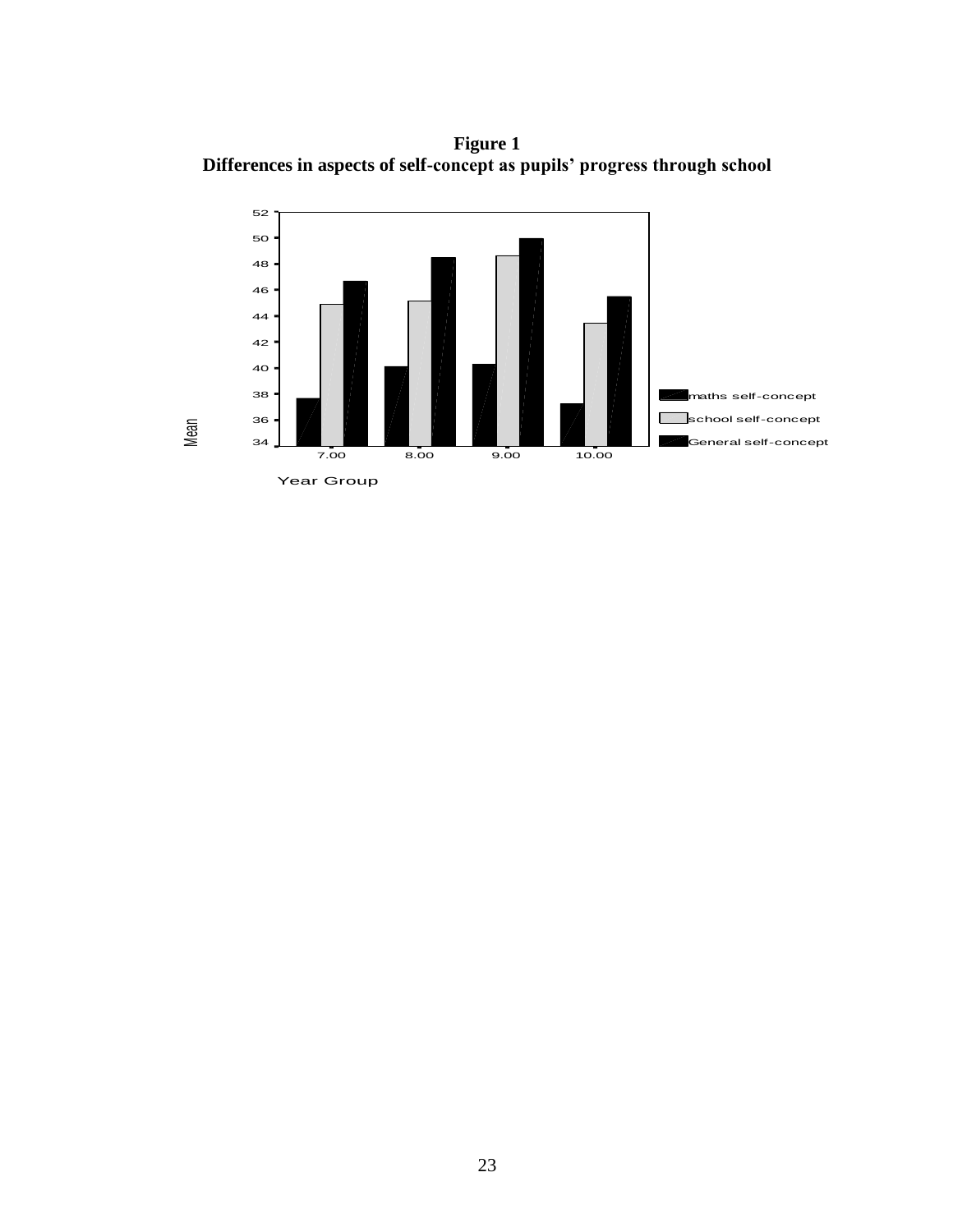|                   | Top sets |           | 2 <sup>nd</sup><br>sets |           | $2^{\text{rd}}$<br>sets |           | Bottom sets |           | $\mathbf F$ | Sig.      |
|-------------------|----------|-----------|-------------------------|-----------|-------------------------|-----------|-------------|-----------|-------------|-----------|
|                   | Mean     | <b>SD</b> | Mean                    | <b>SD</b> | Mean                    | <b>SD</b> | Mean        | <b>SD</b> |             |           |
| Mathematics       | 44.2     | 5.7       | 42                      | 7.6       | 37.3                    | 8.45      | 37.9        | 8.44      |             | <b>NS</b> |
| self-concept      |          |           |                         |           |                         |           |             |           |             |           |
| General<br>school | 53.4     | 5.3       | 45.75                   | 6.6       | 42.29                   | 8.88      | 41.69       | 9.29      | 5.43        | .002      |
| concept           |          |           |                         |           |                         |           |             |           |             |           |
| self-<br>General  | 51.5     | 5.5       | 48.84                   | 7.4       | 47.06                   | 6.36      | 47.54       | 6.6       |             | <b>NS</b> |
| concept           |          |           |                         |           |                         |           |             |           |             |           |

**Table 1 Aspects of self-concept by set placement in Year 8**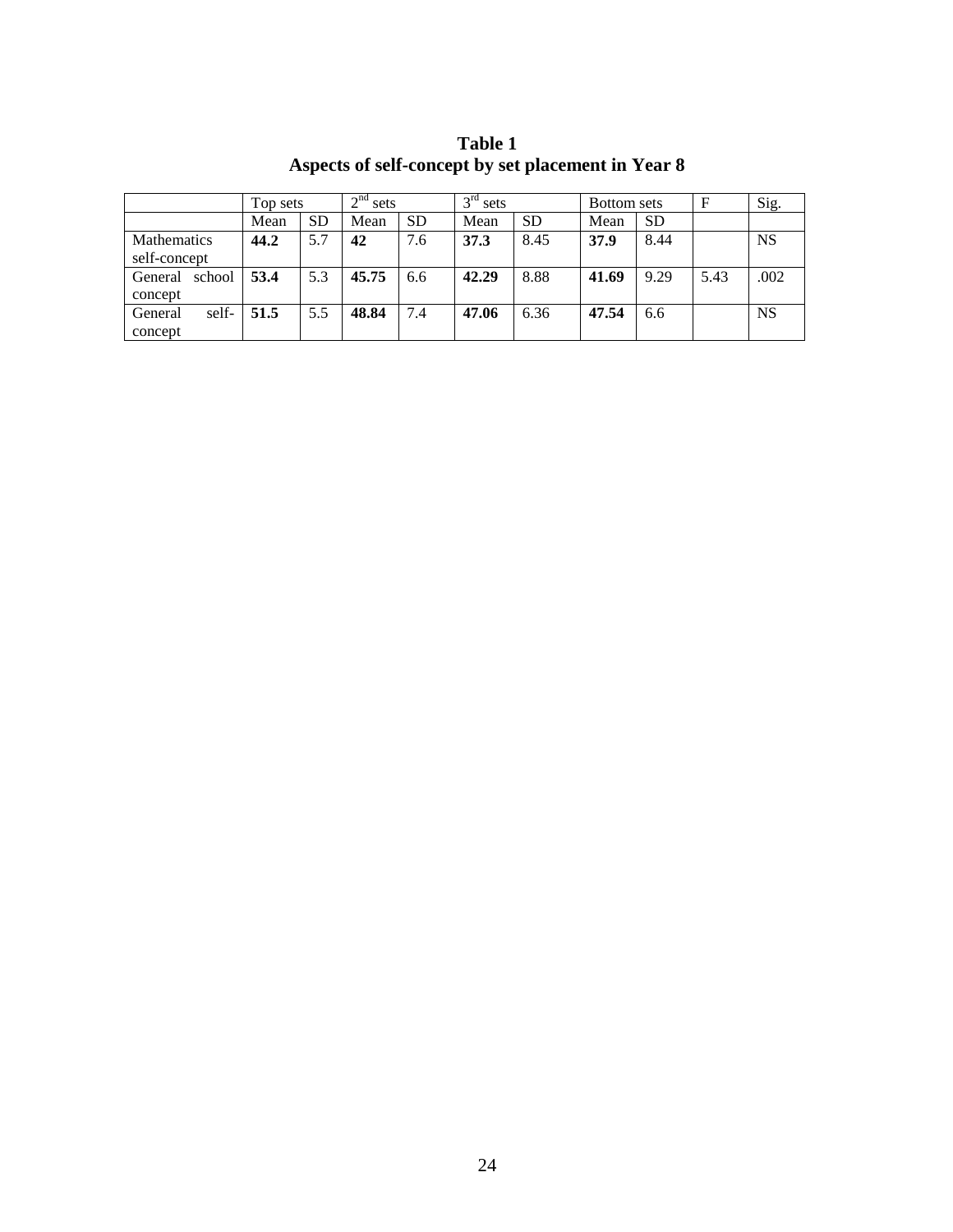|                   | Top sets |           | 2 <sup>nd</sup><br>sets |           | 3 <sup>rd</sup><br>sets |           | Bottom sets |           | $\mathbf F$ | Sig.  |
|-------------------|----------|-----------|-------------------------|-----------|-------------------------|-----------|-------------|-----------|-------------|-------|
|                   | Mean     | <b>SD</b> | Mean                    | <b>SD</b> | Mean                    | <b>SD</b> | Mean        | <b>SD</b> |             |       |
| Mathematics       | 44.7     | 5.9       | 38.94                   | 7.33      | 34.64                   | 6.05      | 39.57       | 3.64      | 6.85        | .001  |
| self-concept      |          | 6         |                         |           |                         |           |             |           |             |       |
| school<br>General | 53.6     | 4.1       | 48.7                    | 7.7       | 45.9                    | 4.7       | 38          | 3.4       | 15.37       | .0001 |
| concept           |          |           |                         |           |                         |           |             |           |             |       |
|                   |          |           |                         |           |                         |           |             |           |             |       |
| self-<br>General  | 53.9     | 3.4       | 49.7                    | 8.16      | 45.9                    | 3.42      | 45.29       | 6.37      | 6.89        | .001  |
| concept           |          |           |                         |           |                         |           |             |           |             |       |

**Table 2 Aspects of self-concept by set placement in Year 9**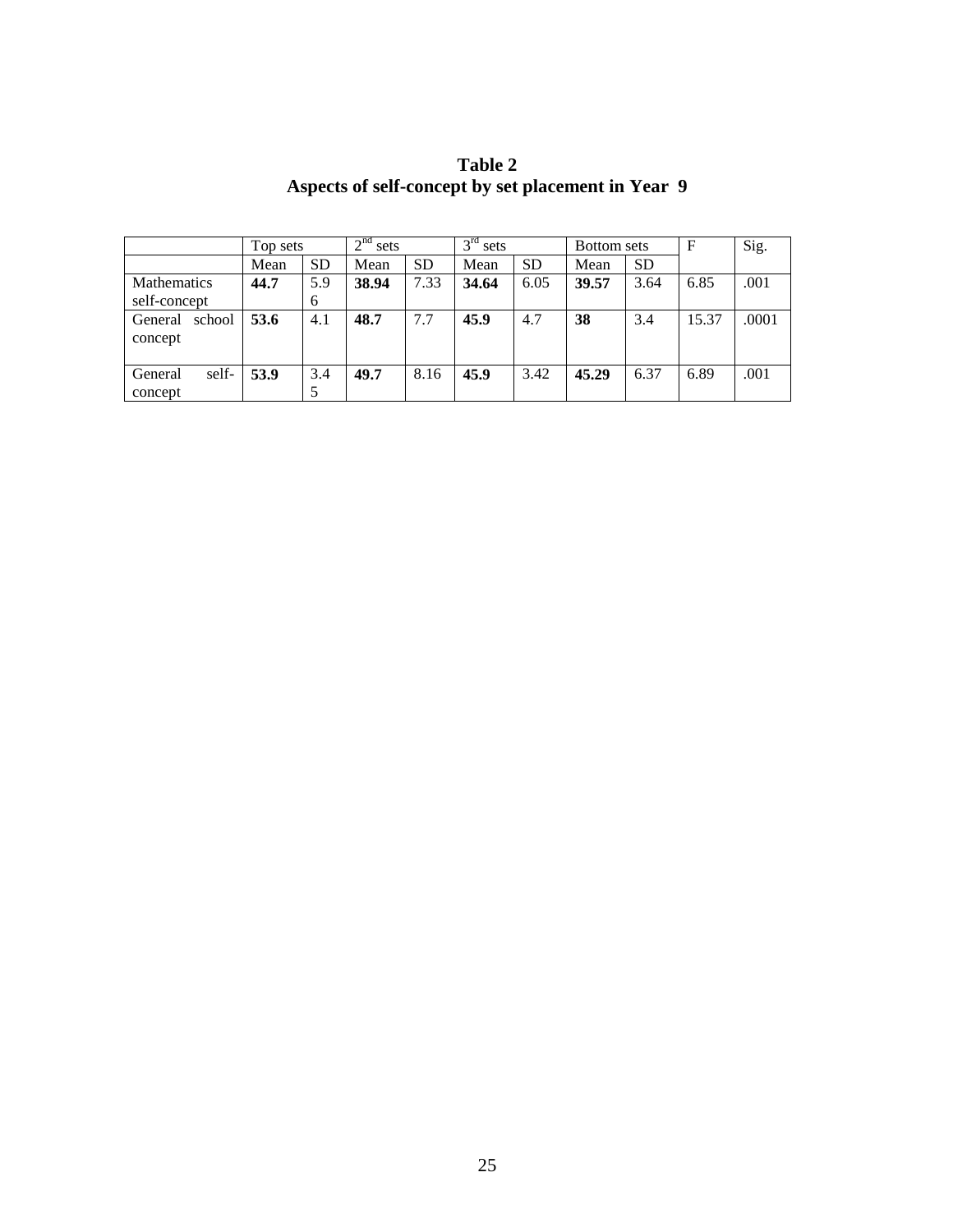|                    | Top sets |           | 2 <sup>nd</sup><br>sets |           | $3^{\text{rd}}$<br>sets |           | $4^{\text{th}}$<br>sets |           | Bottom sets |           |      |       |
|--------------------|----------|-----------|-------------------------|-----------|-------------------------|-----------|-------------------------|-----------|-------------|-----------|------|-------|
|                    | Mean     | <b>SD</b> | Mean                    | <b>SD</b> | Mean                    | <b>SD</b> | Mean                    | <b>SD</b> | Mean        | <b>SD</b> |      | Sig   |
| <b>Mathematics</b> | 42.7     | 5.6       | 39.2                    | 7.2       | 37.7                    | 5.7       | 35.5                    | 6.7       | 28.1        | 6.8       | 6.4  | .0001 |
| self-concept       |          |           |                         |           |                         |           |                         |           |             |           |      |       |
| General            | 47.2     | 3.6       | 48.2                    | 5.8       | 43.8                    | 6.9       | 35.3                    | 8.7       | 35.4        | 7.8       | 8.9  | .0001 |
| school             |          |           |                         |           |                         |           |                         |           |             |           |      |       |
| concept            |          |           |                         |           |                         |           |                         |           |             |           |      |       |
| self-<br>General   | 46.9     | 9         | 50.5                    | 4.76      | 45.9                    | 6.5       | 41.5                    | 9.9       | 37.43       | 12.16     | 3.87 | .008  |
| concept            |          |           |                         |           |                         |           |                         |           |             |           |      |       |

**Table 3 Aspects of self-concept by set placement in Year 10**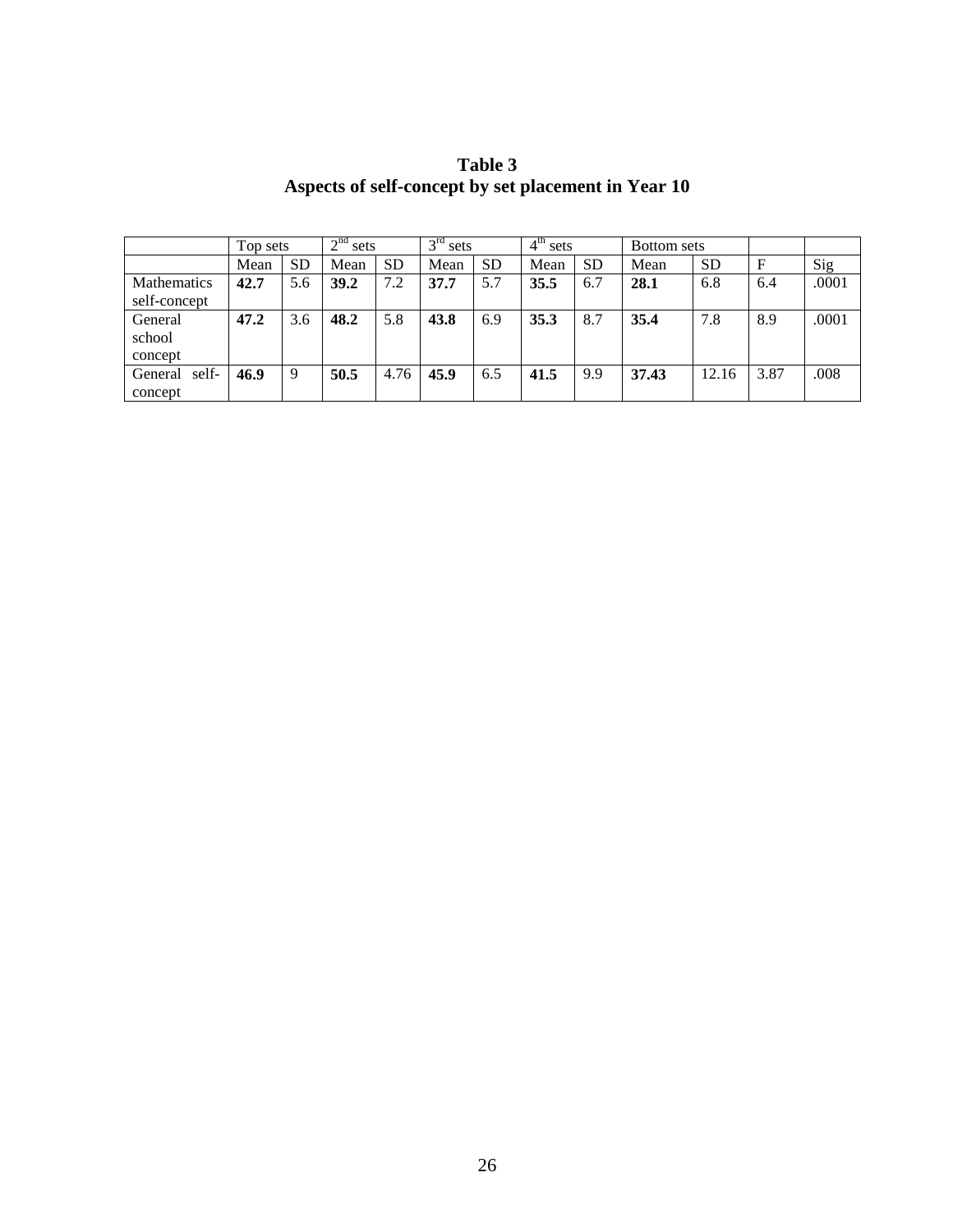**Table 4 Pupils perceptions of the best method of grouping** 

| Year    | Mixed   | Setting | Streaming | Banding | Other | Don't |                                   |
|---------|---------|---------|-----------|---------|-------|-------|-----------------------------------|
| group   | ability |         |           |         |       | know  |                                   |
| Year 7  | 38%     | 37%     | 5%        | 5%      | 2%    | 13%   | $x^2$ = 49.6, df = 5, p = 0001    |
| Year 8  | 17%     | 63%     | 3%        | 2%      | 2%    | 13%   | $x^2 = 104.4$ , df = 5, p = 0001  |
| Year 9  | 7%      | 79%     | 2%        | 4%      | 4%    | 5%    | $x^2 = 150.4$ , df = 5, p = .0001 |
| Year 10 | 5%      | 83%     |           | 3%      |       | 9%    | $x^2 = 103.5$ , df = 3, P = .0001 |
| Total   | 17%     | 65%     | 3%        | 3%      | 2%    | 10%   | $x^2 = 417.1$ , df = 6, p = .0001 |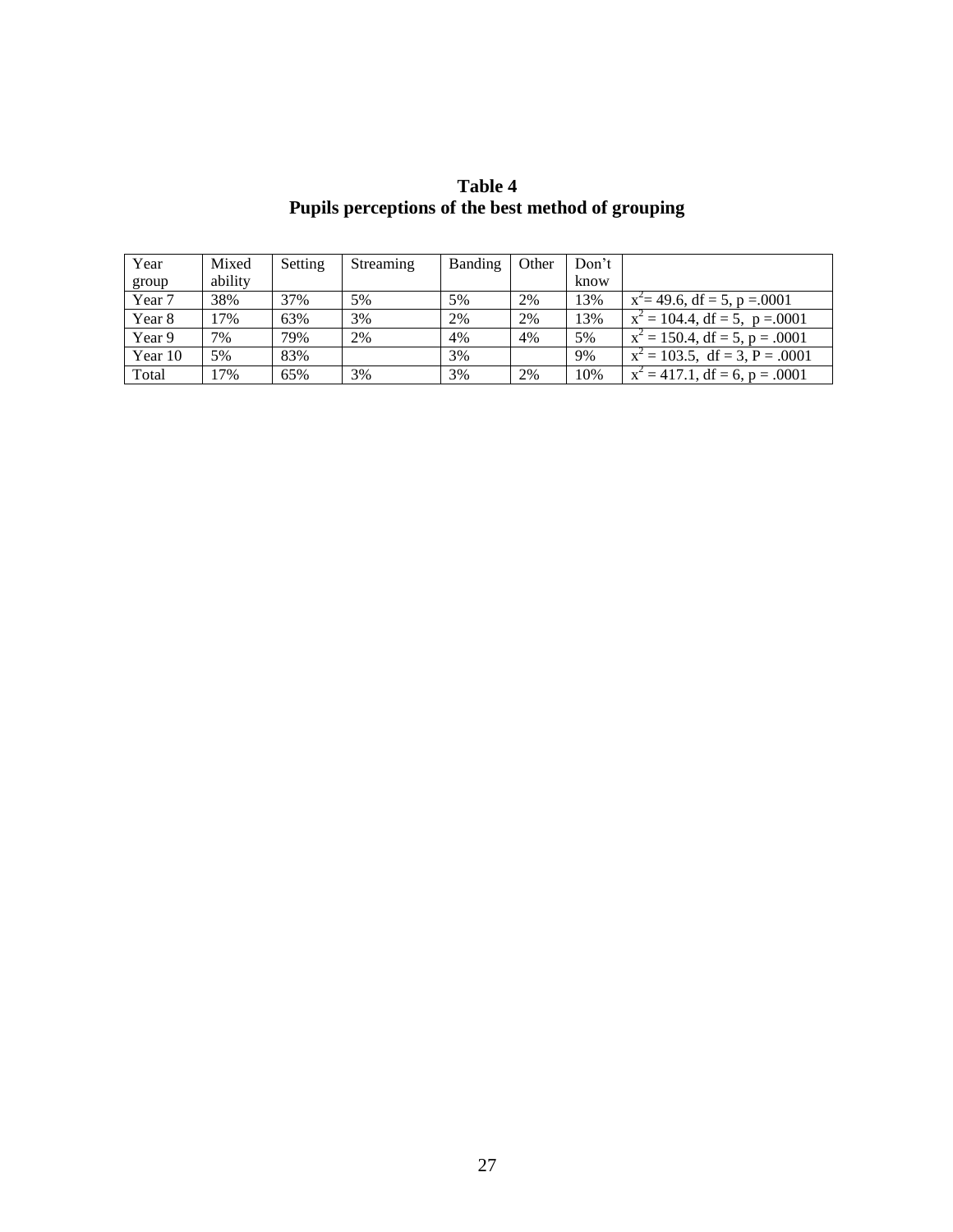**Table 5 Percentage preferences for different types of grouping by set placement and year group**

|               | Mixed<br>ability | Setting | Streaming | <b>Banding</b> | Other | Don't<br>know |
|---------------|------------------|---------|-----------|----------------|-------|---------------|
| Year 8 set 1  | 20               | 80      |           |                |       |               |
| Year 8 set 2  | 5                | 90      | 5         |                |       |               |
| Year 8 set 3  | 23               | 59      |           |                | 6     | 12            |
| Year 8 set 4  | 23               | 15      | 8         | 8              |       | 46            |
| Year 9 set 1  |                  | 81      |           | 5              | 5     | 9             |
| Year 9 set 2  | 6                | 82      |           | 6              |       | 6             |
| Year 9 set 3  | 18               | 82      |           |                |       |               |
| Year 9 set 4  | 14               | 57      | 14        |                | 14    |               |
| Year 10 set 1 |                  | 90      |           |                |       | 10            |
| Year 10 set 2 |                  | 93      |           | 7              |       |               |
| Year 10 set 3 | 7                | 73      |           |                |       | 20            |
| Year 10 set 4 | 10               | 70      |           | 10             |       | 10            |
| Year 10 set 5 | 12               | 88      |           |                |       |               |